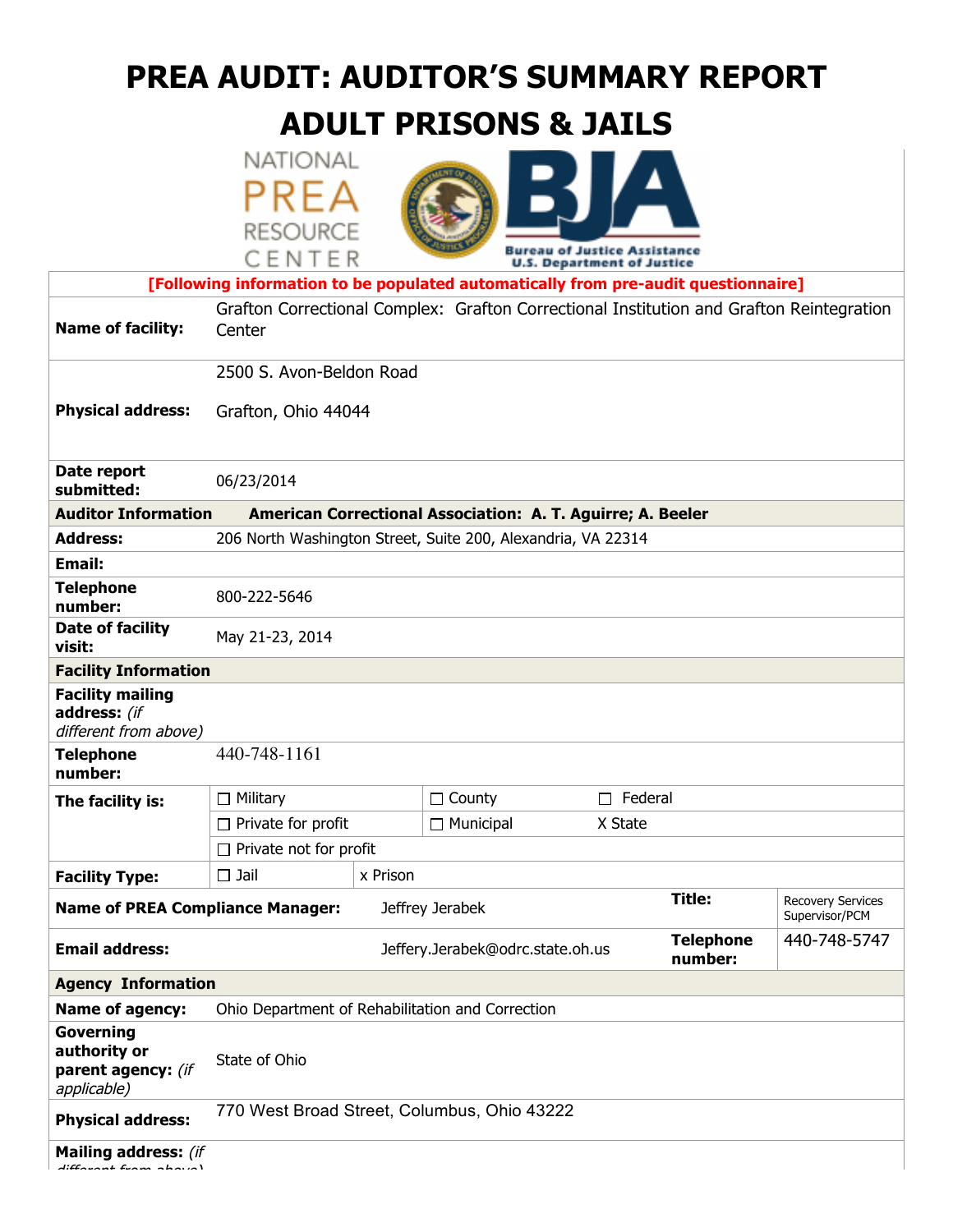| <b>Telephone</b><br>number:           | 614-752-1159                     |                             |                                                              |  |
|---------------------------------------|----------------------------------|-----------------------------|--------------------------------------------------------------|--|
| <b>Agency Chief Executive Officer</b> |                                  |                             |                                                              |  |
| Name:                                 | Gary C. Mohr                     | Title:                      | Director                                                     |  |
| <b>Email address:</b>                 | Gary.Mohr@odrc.state.oh.us       | <b>Telephone</b><br>number: | 614-752-1164                                                 |  |
| <b>Agency-Wide PREA Coordinator</b>   |                                  |                             |                                                              |  |
| Name:                                 | Andrew Albright                  | Title:                      | Chief, Bureau of Agency Policy and Operational<br>Compliance |  |
| <b>Email address:</b>                 | Andrew.Albright@odrc.state.oh.us | <b>Telephone</b><br>number: | 614-752-1708                                                 |  |

# **AUDIT FINDINGS**

# **NARRATIVE:**

The PREA audit of the Grafton Correctional Complex, which includes the Grafton Correctional Institution and the Grafton Reintegration Center, was conducted on May 21-23, 2014, by Ana T. Aguirre, Chair; and Art Beeler, Correctional Consultant. Ms. Aguirre and Mr. Beeler worked with a third auditor to conduct the Complex' American Correctional Association (ACA) Audit during the first portion of the week, May 19-21, 2014. The ACA Audit process included a third audit team member, who did not participate in the PREA Audit. During the ACA audit process, the audit team toured the complex and also noted the prominent posting of the PREA audit notices posted throughout the Correctional Institution and Reintegration Center. The audit team made every effort to apply the PREA standards individually to each institution by ensuring to interview the appropriate staff and inmate population at each institution and reviewing policy and the application of the policy in each institution.

In a previous PREA Audit, the lead auditor raised a question as to the need to re-interview the same 'Central Office" staff (i.e., Agency Head, Contract Officer and Agency Wide PREA Coordinator), for each individual audit conducted at a local facility or complex when the outcome of the interviews would basically be identical. The question was presented to Bridget Bayliss, ACA Standards Specialist, who then forwarded the inquiry to Thurston Bryant, and Ruby Qazilbash. Mr. Bryant, Policy Advisor with the Bureau of Justice Assistance Office of Justice Programs U.S. Department of Justice, responded and advised the following: "It is my understanding from the initial … PREA audits that the information pertaining to the agency-level operations staff and collected by … would suffice, and that the facilitylevel audits would not need to repeat the collection of that type of information. At this time a … PREA Central Office Audit has not occurred. However, if you (the facility-level PREA auditor) do have any questions about any policies or practices that may require additional information/confirmation from these types of agency-level staff (e.g. … Director/Designee, Agency-Wide PREA Coordinator, etc.), you are encouraged to contact or interview them in order to acquire any necessary information for your PREA facility-level audit." With this in mind, the four central office staff was not interviewed for the purpose of this audit. Information secured from communications with Mr. Haasenritter and Tom Eisenschmidt, PREA Auditors, was used as the basis for determining the level of compliance with the related PREA standards.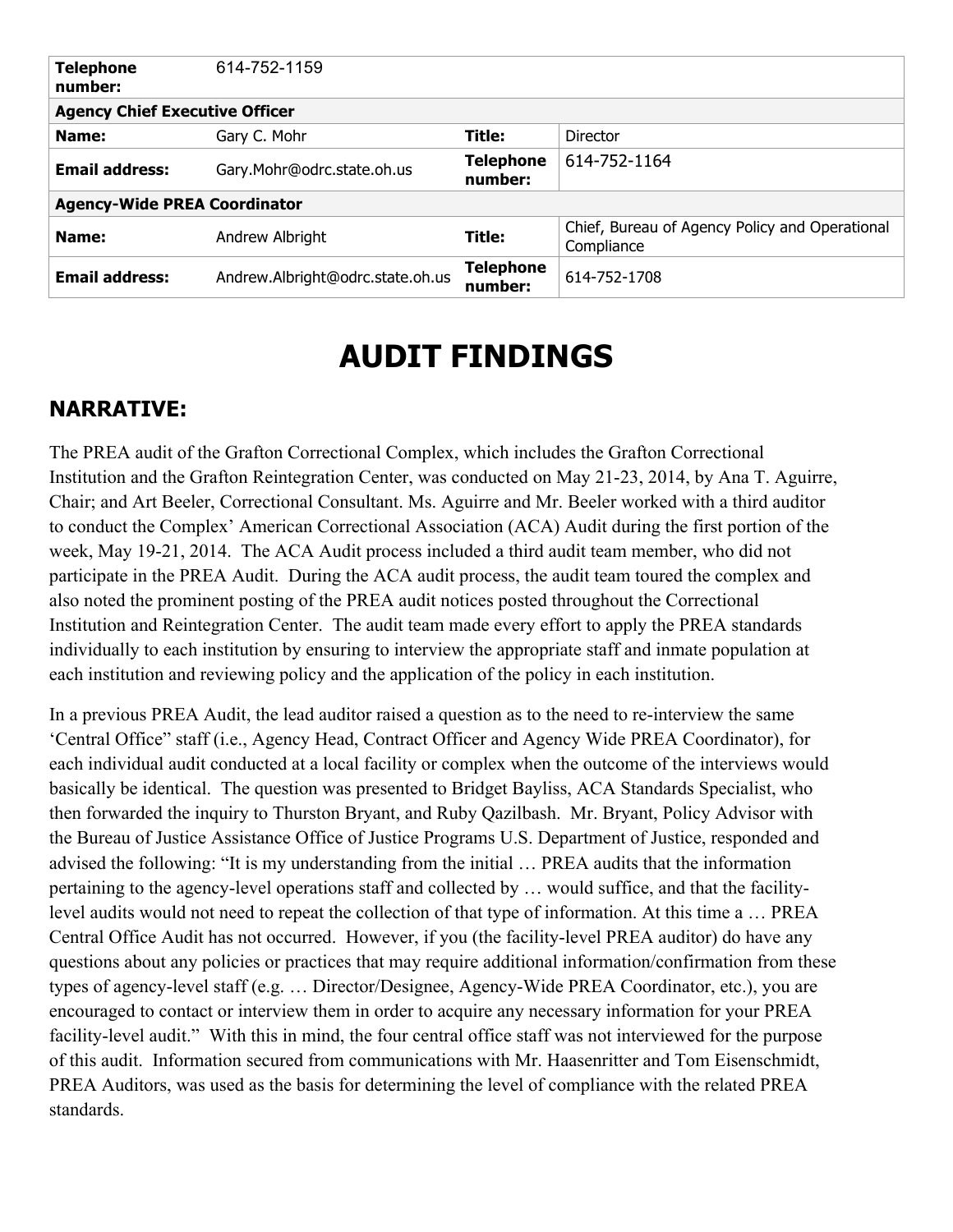In preparing and conducting the audit, and based on past approved practice, the lead auditor accepted previous documented interviews of the Ohio Department of Rehabilitation and Corrections Central Office Staff. These interviews included Gary C. Mohr, Director; Andrew Albright, PREA Coordinator and Chief, Bureau of Agency Policy and Operational Compliance; Kelly Sanders, Agency Contract Administrator; and Kim Rowe, Administrative (Human Resources) Staff.

The audit team conducted both formal and informal staff and inmate interviews. The audit team formally interviewed 16 inmates from all of the housing units and over 43 staff (including 27 specialized staff, 12 random staff, two contractors, one volunteer, as well as additional numerous random informal interviews while touring the complex). The inmate population was interviewed and questioned as to their knowledge of the PREA standards, their rights not to be sexually abused or sexually harassed, prohibited conduct and discipline, their knowledge on reporting options, proper protection and response to alleged victims of sexual abuse, not fearing retaliation, services available to victims of sexual abuse and/or sexual harassment, and information being provided to all and in their language. Staff were interviewed and question about PREA training, their familiarity with reporting requirements, responding to allegations and/or incidents, securing the scene and evidence collection and monitoring retaliation.

During the conduct of the audit the following dignitaries were present: Bennie Kelly, Warden; Jerry Spatny, Deputy Warden Special Services; Norm Hills, Deputy Warden Operations; Jeff Jerabek, PREA Compliance Manager; Celina Gardenhire, Lieutenant; Stephen Reynolds, Major; Ron Armbruster, Warden's Assistant; Richard Resendez, Investigator; Adam Kastler, Unit Management Chief; David Hannah, Health Care Administrator; Dr. Michael Russo, Psychology Supervisor; including the following staff from Central Office Staff: Andrew Albright, Chief, Bureau of Agency Policy and Operational Compliance; Charlotte Owens, PREA Implementation Director; Liann Bower, PREA Compliance Administrator; and Paul Shoemaker, Deputy Chief Inspector with the Chief Inspector's Office.

In 1922, the State of Ohio purchased 1,040 acres of land in Lorain County for use as an Honor Farm (Grafton Honor Farm). Additional acreage was purchased in 1935 and 1948 bringing the total acreage to 1,782. The land was purchased from the Fishburn Family who farmed all the land that the Grafton Correctional Institution, Lorain Correctional Institution and the North Coast Correctional Treatment Facility sites currently occupy. The Honor Farm (now known as the Grafton Correctional Camp) was opened in 1923, with fifteen inmates, as a satellite operation of the Ohio State Reformatory (SOSR), which was located in Mansfield, Ohio. OSR operated the farm, as a camp, for about a year. In 1924, the land was transferred to the control of the Cleveland State Hospital. It was returned to OSR in 1927.

The estimated cost of the land was approximately \$623,700. The present minimum-security dormitory, on the farm, was completed (cost unknown) and occupied in 1930. An additional dormitory was completed in 1959, at an estimated cost of \$135,300. Seventy-five acres of farmland were allocated for the construction of the Grafton Correctional Institution (GCI). Groundbreaking for GCI was in May of 1986. The design capacity was 496 inmates at an approximate cost of \$30 million. Two other structures were constructed to house additional inmates in 1991 and 1993 respectively, at an approximate combined cost of \$1,639,200. The total number of inmates housed at GCI (which includes the Camp) has been as high as 1770 inmates. The inmate population average at GCI was approximately 1,494 for calendar year 2010.

The total number of staff at the beginning of calendar year 1989 was 237. The budget for the beginning of fiscal year 1990 was approximately, \$9,560,276. The institution budget for fiscal year 2013 was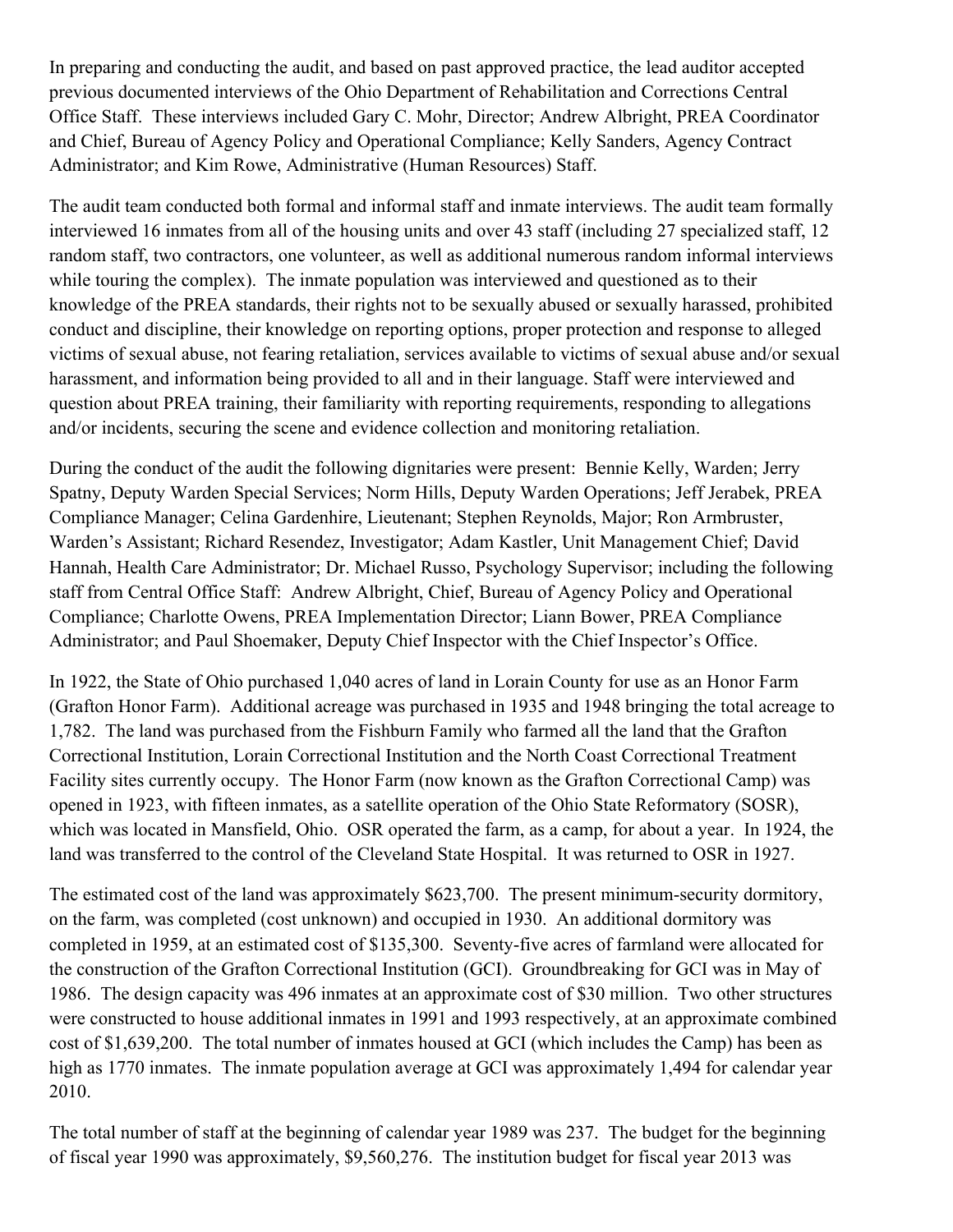approximately \$33,296,059. On January 1, 2012, North Coast Correctional Treatment Facility was purchased by the State of Ohio and designated as the Grafton Correctional Camp and the Grafton Honor Farm was closed at this time. Executive Order 13-02 later changed the GCC to what is now known as the Grafton Reintegration Center (GRC).

The Grafton Correctional Institution (GCI) is an all male, adult, medium (level 2) and minimum (level 1) facility located southwest of Cleveland, Ohio. It consists of 12 buildings on a 1,782-acre complex. The brick and concrete buildings are arranged in campus design. A 14-foot high double fence along with seven (7) razor wire serves as the perimeter and is augmented by a pressure detention device. The perimeter of the institution is monitored by armed perimeter patrol vehicles 24-hours a day, seven days a week.

The main entrance building is designated as 'A Building' and contains the Ready Armory, Lock Shop, Visiting Office, Mail Room, Security Post, and walk through metal detector which screens all staff and visitors entering the institution. After processing through the entry building, you enter the institution through a secure sally port. Directly in front of the entry is the multi-purpose building. This building is split into seven sections: Visitation, Maintenance, Religious & Recovery Services, Food Service, Commissary/Quartermaster, Education, and Recreation.

The first section of the building is visitation. The Visitation Room is a large open area equipped with small tables with individual chairs, a children's reading room, teleconference room, two attorney rooms, and a shakedown/inmate processing room. Connected to the building and directly to the left of the visitation room is the Maintenance Department. The Maintenance Department is divided into specialty shops and is responsible for all general maintenance and major construction projects throughout the institution. The rear sally port is located to the left of the Maintenance Department. This is an armed post that is the entry/exit point for all deliveries. Religious Services is directly behind the Visitation Room. This area consists of the Chapel, Multi-Purpose Room and Recovery Services Department.

The Food Services Department is located to the right of Religious Services. Food Services consists of an inmate dining area, kitchen, storage areas, and a staff dining room. The Food Services Department was privatized on September 8, 2013, and is operated by Aramark. The Commissary/Quartermaster area is located to the right and behind Food Services. This are consists of the Inmate Barber Shop, Shoe Shine, Quartermaster, Laundry, and Commissary. The Quartermaster provides state clothing and bedding to all inmates at GCI. The Commissary provides a variety of items for inmates to purchase. The inmates can also purchase items from approved vendors.

To the right of the Commissary/Quartermaster area is the Education Department. The Education Department is divided into three areas. The first area contains the classrooms for Ashland College and the Machine Shop Vocational Program. The second area contains the Braille Lab, Central Chemical Control, Auto Shop Vocational Program, Welding Vocational Program, OPI and Horticulture Vocational Program. The third area contains the Library, Law Library, Tackers Program, classrooms and the Computer Lab. The Recreation Department is located to the right of the school and consists of an inside gym, including treadmills/stair masters, weight machines, and a basketball court. The outdoor recreation areas contain one softball diamond, horseshoe pits, basketball and hardball courts, and a running track. Structured activities and intramural sports are also available.

The inmate general population housing units (A1/A2, A3/A4, B5/B6, B7/B8) are located in the northern area. Each building is divided into two pods that are connected by staff offices containing the unit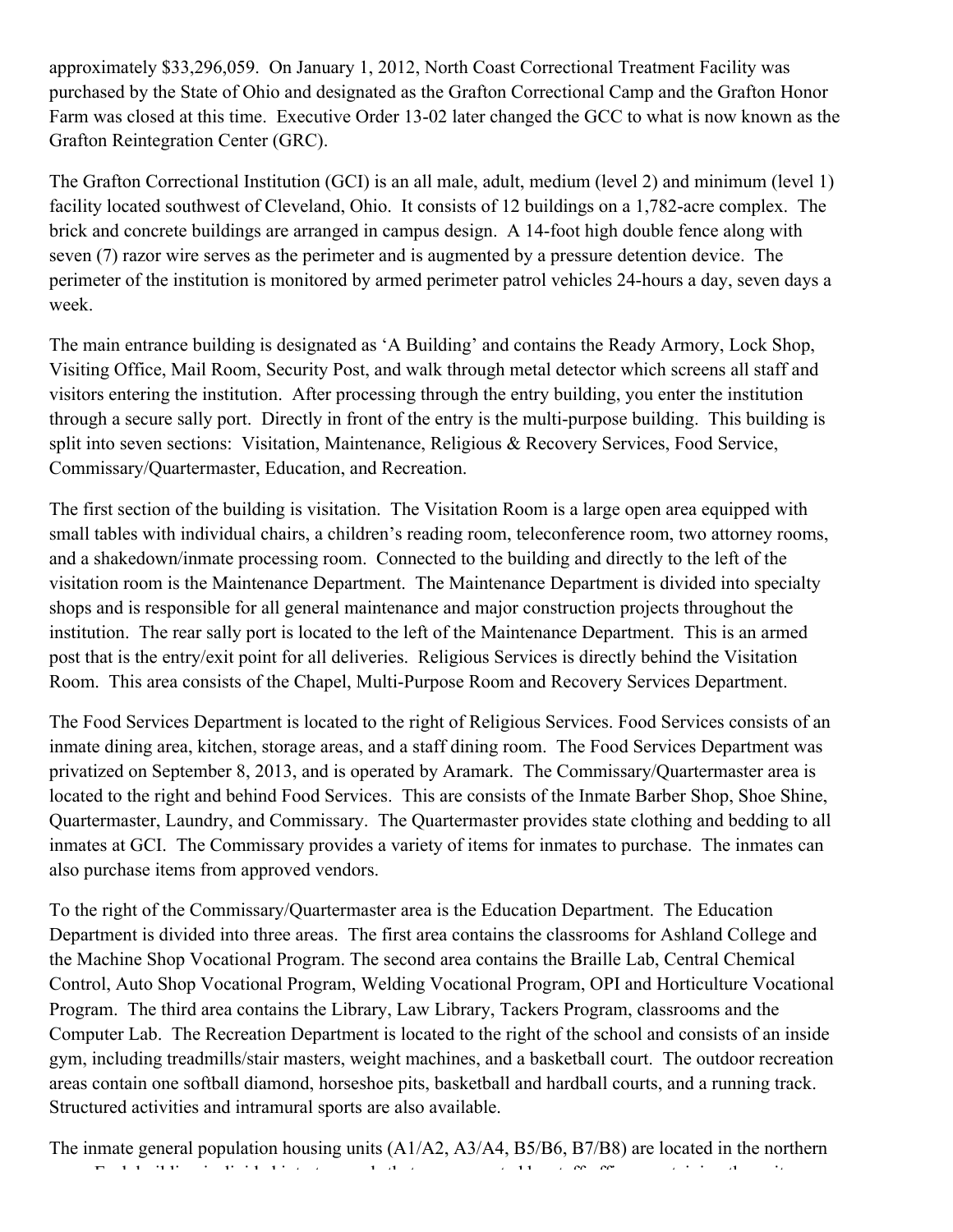managers' and administrative assistants' offices. All building located in this area of the compound house the following offices: correctional counselors, case managers, satellite library, television rooms and day areas. An addition was made to the B7/B8 building and now contains the Mental Health Outpatient Offices, Mental Health Records and group rooms. D1 Building was built in 1993 and is used as a program building. D2 was built in 1994. Both are located behind A1/A2 and A3/A4. The last building inside the main compound is the Administration Building, which includes the SMU, Medical, Receiving/Discharge, Operations, Administration, and Control.

Segregation contains 56 beds that are used for security control, local control, and disciplinary control. Two safe cells are utilized only for mental health and suicide/restraint beds. Each range has one indoor and one outdoor recreation area. Also contained in this section is the Rules Infraction Board room. RIB is in session two to three times per week, excluding weekends and holidays.

The Medical Department provides a full range of diagnostic and outpatient care to the population. Inmates requiring emergency care or in-hospital treatment are transferred to a local hospital. Receiving and Discharge serves as the processing point for all newly arriving and transferring inmates. The Operations Area contains the following offices: Deputy Wardens, Majors, Shift Supervisors, Investigator, and Count Office. The Administration area is a two-story section and includes the Warden's Office, Business Office, Personnel, Cashier's Office, Training, Roll Call, Employee Break Room, and Labor Relation/ACA Manger's Office and Parole Board Room. The Control Center is located at the southernmost tip of the Administration Building and contains several touch screen computers, video camera monitors, fence alarm systems, telephone switchboard and radio charging stations. All keys and security equipment are distributed from this point. The Warehouse/Garage, which is operated by the Lorain Correctional Institution, and Range House, which is operated by GCI and provides training space and shelter for staff on the range, are located outside the compound.

The Grafton Reintegration Center, formerly the Grafton Correctional Camp, is located north of the GCI. The main entrance building is designated as the 'GRC Entry' and contains the Control Center, Ready Armory, Visiting Office, Staff's Fitness Room, and a walk through metal detector, which screens all staff and visitors. Directly to the left of the entry building are the visiting room, Hope Center, and multiinmate program rooms. The Hope Center also includes the following offices: Program Correctional Specialist, Shift, Mental Health, Training Officer, and training room.

The next building is the Inmate Service Building, which includes Medical/Dental Services, Barbershop, the vacant Segregation Unit, Package Room, Chapel, Laundry/QM, Commissary, Recreation, Food Services, Library, Education, and the Maintenance Department. Continuing to the right of the Inmate Service Building are the three housing units: C1-Reintegration Unit, C2 and C3, which are also Reintegration Units, but also include the following programs: Faith Based, Therapeutic, and the Dog Program. The open recreation yard is situated in the middle of the compound.

At the time of the audit, the total inmate populations were noted as follows:

|                            | GCI   | <b>GRC</b> | Total |
|----------------------------|-------|------------|-------|
| Rated Capacity:            | 498   | 736        | 1,234 |
| <b>Current Population:</b> | 1,249 | 780        | 2,021 |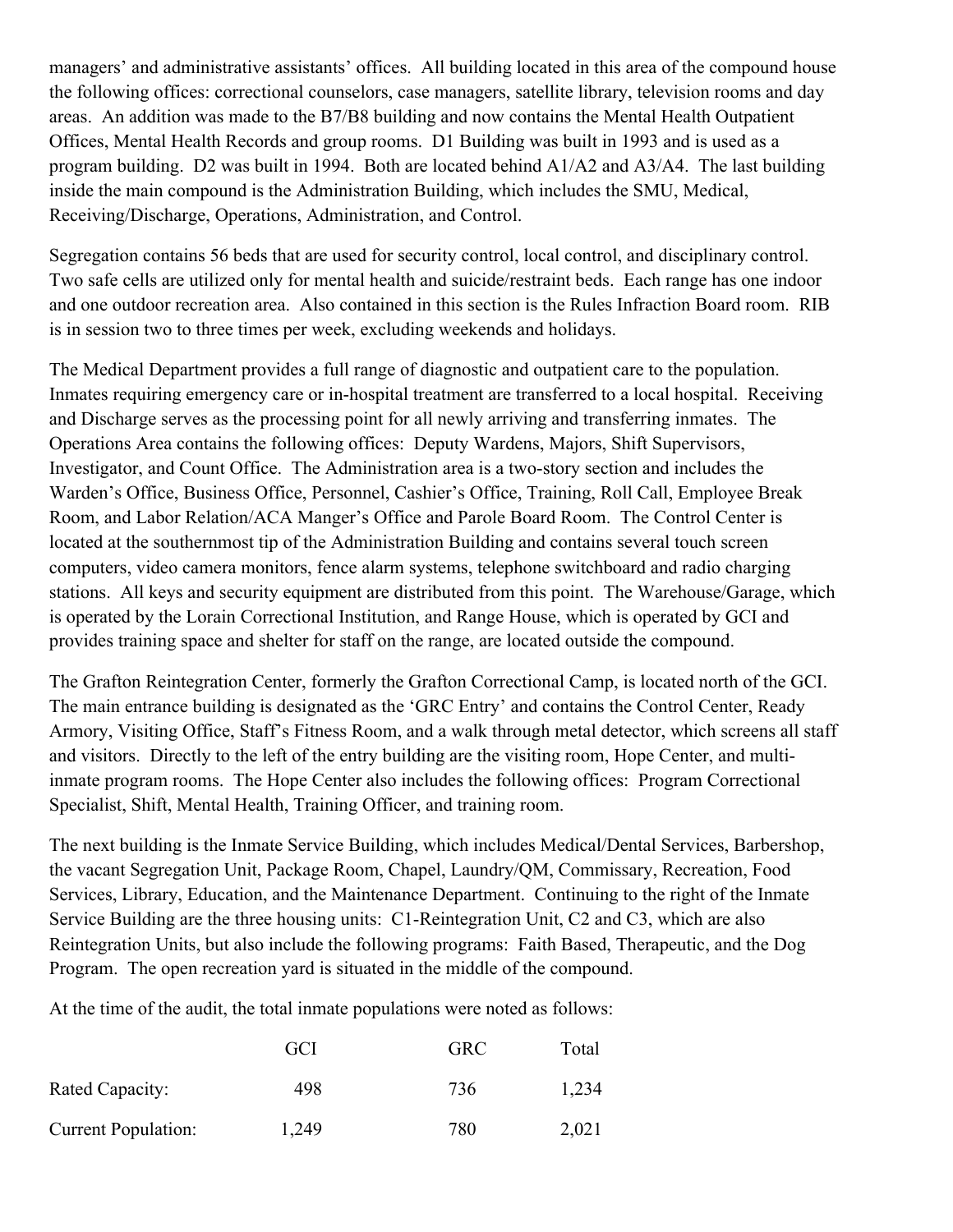# **DESCRIPTION OF FACILITY CHARACTERISTICS:**

In analyzing the information reviewed and after conducting staff and inmate interviews, the audit team found the staff and inmates to be knowledgeable of the PREA standards and rules. The staff interviewed acknowledged the importance of PREA in maintaining a safe and secure facility. Staff interviewed were aware of what actions they needed to implement in responding to allegations of sexual assault and/or sexual harassment, PREA reporting requirements, how to respond to the alleged victim and/or perpetrator in the event of an incident, related reporting requirements, the inmates' rights pertaining to PREA, evidence preservation requirements. The PREA coordinator, medical, mental health and investigative staff did not hesitate in their responses and were eager to provide related documentation to demonstrate the application of their knowledge and skills learned through their training.

# **SUMMARY OF AUDIT FINDINGS:**

During the past 12 months, GCI has had a total of fifteen allegations of sexual abuse and sexual harassment received. All fifteen allegations resulted in an administrative investigation with one of the fifteen referred for a criminal investigation. Thirteen investigations have been completed; two investigations are still pending. As of the date of the audit, it was reported that GCI has not had any founded allegations against staff on inmate sexual abuse.

Overall, the interviews of inmates reflected all were aware of PREA, had received written material and acknowledged their familiarity with how they could report allegations of sexual abuse and sexual harassment. Staff interviewed indicated they were knowledgeable in the following areas: PREA; their responsibilities related to prevention strategies; keeping inmates safe; PREA reporting requirements; and the proper procedures to follow if they were the first responders to any PREA related allegation.

| Number of standards exceeded:       |              |
|-------------------------------------|--------------|
| Number of standards met:            | 35           |
| Number of standards not met         | $\mathbf{I}$ |
| Number of standards not applicable: | 3            |

# §115.11 - Zero tolerance of Sexual Abuse and Sexual Harassment; PREA **Coordinator**

 $XX \square$  Exceeds Standard (substantially exceeds requirement of standard)

 $\Box$  Meets Standard (substantial compliance; complies in all material ways with the standard for the relevant review period)

 $\Box$  Does Not Meet Standard (requires corrective action)

Standard compliance demonstrated via state agency policy 79-ISA-01, 79-ISA-02, GCI policy 17-01-02 (GCI Zero Tolerance Policy), the GCI organizational chart, the designation of an agency-wide PREA Coordinator and local PREA Manager, and interviews of the PREA Coordinator and the PREA Compliance Manager. It was noted the Ohio Department of Department of Rehabilitation and Correction also has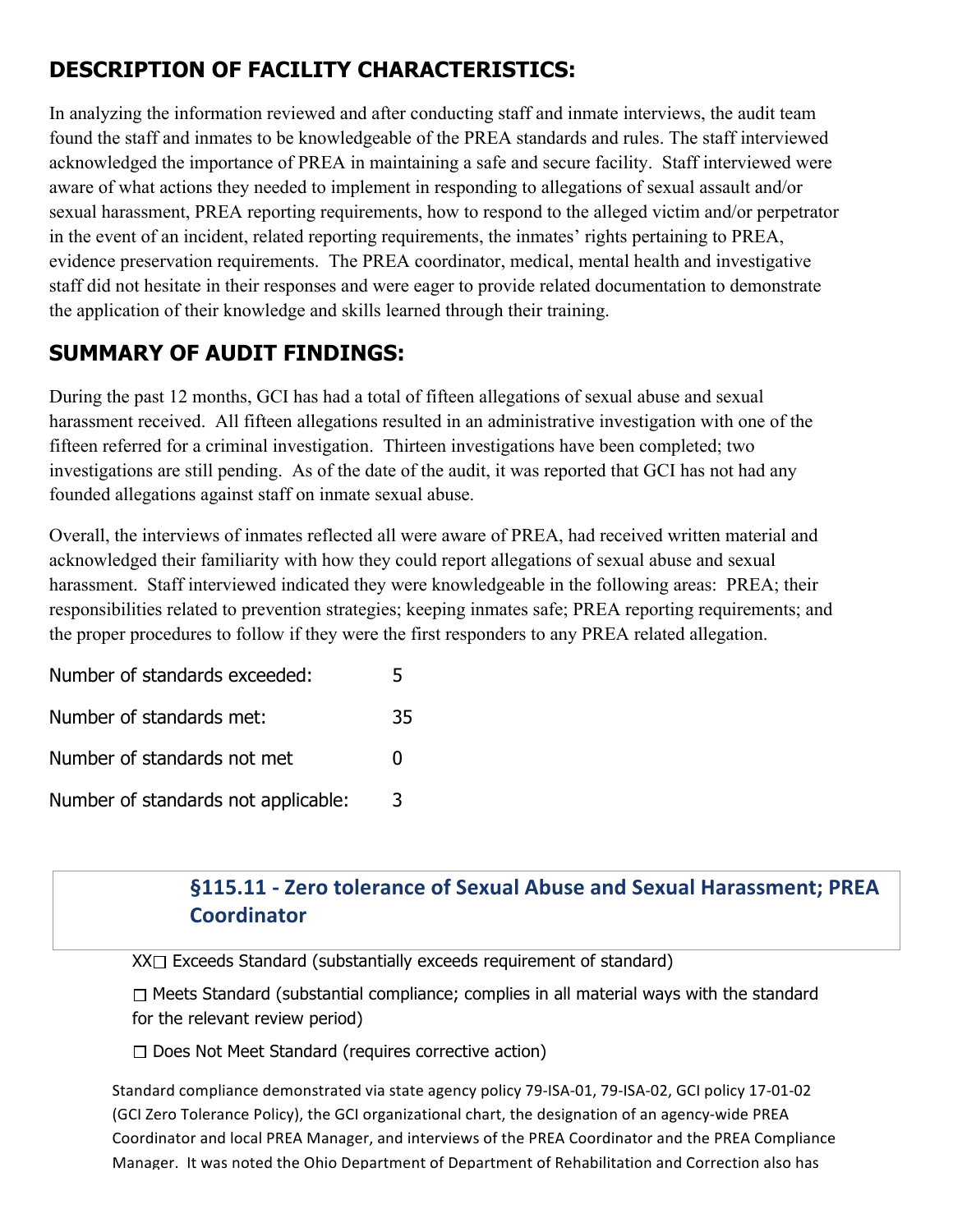additional dedicated staff at the Central Office to assist with PREA Standards Compliance: the PREA Implementation Coordinator and the PREA Compliance Administrator.

# **§115.12 - Contracting with Other Entities for the Confinement of Inmates**

 $\Box$  Exceeds Standard (substantially exceeds requirement of standard)

 $\Box$  Meets Standard (substantial compliance; complies in all material ways with the standard for the relevant review period)

 $\Box$  Does Not Meet Standard (requires corrective action)

 $XX \square$  Not Applicable

**Not Applicable**: This standard is non-applicable to this facility. The Ohio Department of Rehabilitation and Correction only contracts with private agencies for inmates housed at the Lake Erie Correctional Institution and the North Central Correctional Complex. No other inmates are housed with a private agency or other entity.

#### **§115.13 – Supervision and Monitoring**

 $\Box$  Exceeds Standard (substantially exceeds requirement of standard)

 $XX \Box$  Meets Standard (substantial compliance; complies in all material ways with the standard for the relevant review period)

 $\Box$  Does Not Meet Standard (requires corrective action)

Standard compliance demonstrated via review of the state agency policy 79-ISA-01 and 50-PAM-02, GCI's PREA Staffing Plan indicating its annual review date of 2-28-14, interviews of the Warden, the PREA Coordinator, PREA Compliance Manager, and a random sample of higher-level supervisor; and a review of a sample of shift rosters and related random samples of documentation logs of un-announced rounds in all shifts.

#### §115.14 - Youthful Inmates

 $\Box$  Exceeds Standard (substantially exceeds requirement of standard)

 $\Box$  Meets Standard (substantial compliance; complies in all material ways with the standard for the relevant review period)

 $\Box$  Does Not Meet Standard (requires corrective action)

XX□ Not Applicable

**Standard 115.14 - Youthful Offenders: Not Applicable**: This standard is non-applicable to this facility. The Ohio Department of Rehabilitation and Correction has determined all youthful offenders are to be only housed at the Madison Correctional Institution (males) and the Ohio Reformatory for Women (females). These inmates are housed in specialized housing units, not segregation, which is specifically designed for youthful offenders.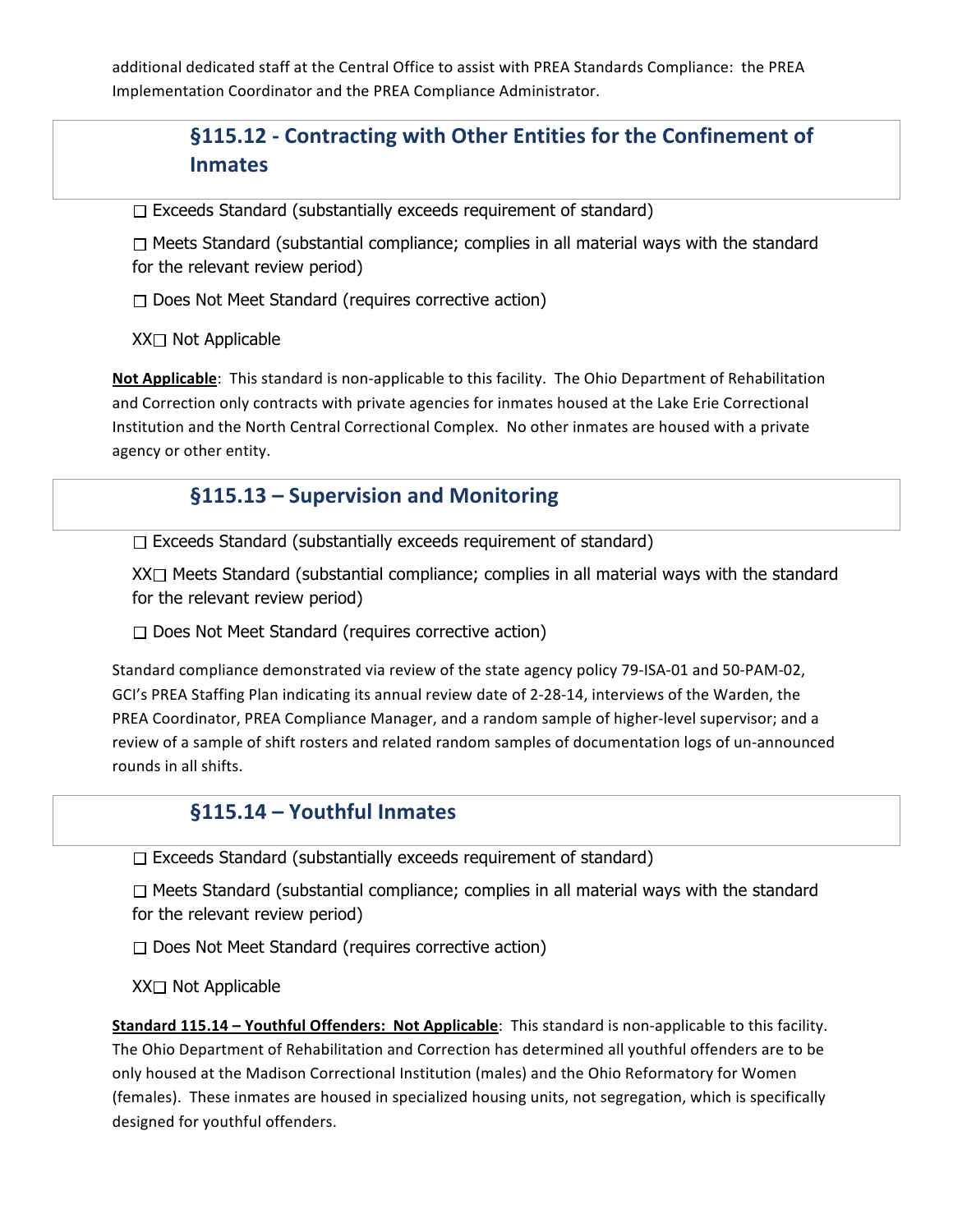### §115.15 – Limits to Cross-Gender Viewing and Searches

 $\Box$  Exceeds Standard (substantially exceeds requirement of standard)

 $XX \square$  Meets Standard (substantial compliance; complies in all material ways with the standard for the relevant review period)

 $\Box$  Does Not Meet Standard (requires corrective action)

115.15(b) is **Not Applicable** as it applies in the future – starting 2015 for facilities with 50 or more inmates. 

Standard compliance demonstrated via review of the state agency policies 510-SEC-01, 79-ISA-01 and 79-ISA-05, interviews of a random sample of staff and transgender/intersex inmates, training curriculum (video script), and staff training records. The agency reported there were no cross-gender strip searches or visual body cavity searches on inmates conducted in the past 12 months. Additionally, no female inmates are housed at the GCI. While touring the facility, the audit team noted the use of enunciators used by female staff to announce their presence upon entering the inmate housing units. This was a new acquired system and the inmates were starting to get used to the announcements.

# **§115.16** – Inmates with Disabilities and Inmates who are Limited **English Proficient**

 $\Box$  Exceeds Standard (substantially exceeds requirement of standard)

 $XX\Box$  Meets Standard (substantial compliance; complies in all material ways with the standard for the relevant review period)

 $\Box$  Does Not Meet Standard (requires corrective action)

Standard compliance demonstrated via agency policy 79-(SA-01, 64-DCM-02, copy of a contract for deaf interpretation services, copy of a contract for language translation services, translation (Spanish) of PREA brochures/posters and other literature, a review of the Inmate Education Video, which included sign language and subtexts, and interviews of inmates with disabilities and a random sample of staff.

#### **§115.17 – Hiring and Promotion Decisions**

 $\Box$  Exceeds Standard (substantially exceeds requirement of standard)

 $XX \Box$  Meets Standard (substantial compliance; complies in all material ways with the standard for the relevant review period)

 $\Box$  Does Not Meet Standard (requires corrective action)

Standard compliance demonstrated via agency policies 34-PRO-07, 79-ISA-01, and 31-SEM-02; a review of a random selection of personnel records background checks; and interview of Administrative Human Resources Staff.

#### **§115.18** – Upgrades to Facilities and Technology

 $XX \square$  Exceeds Standard (substantially exceeds requirement of standard)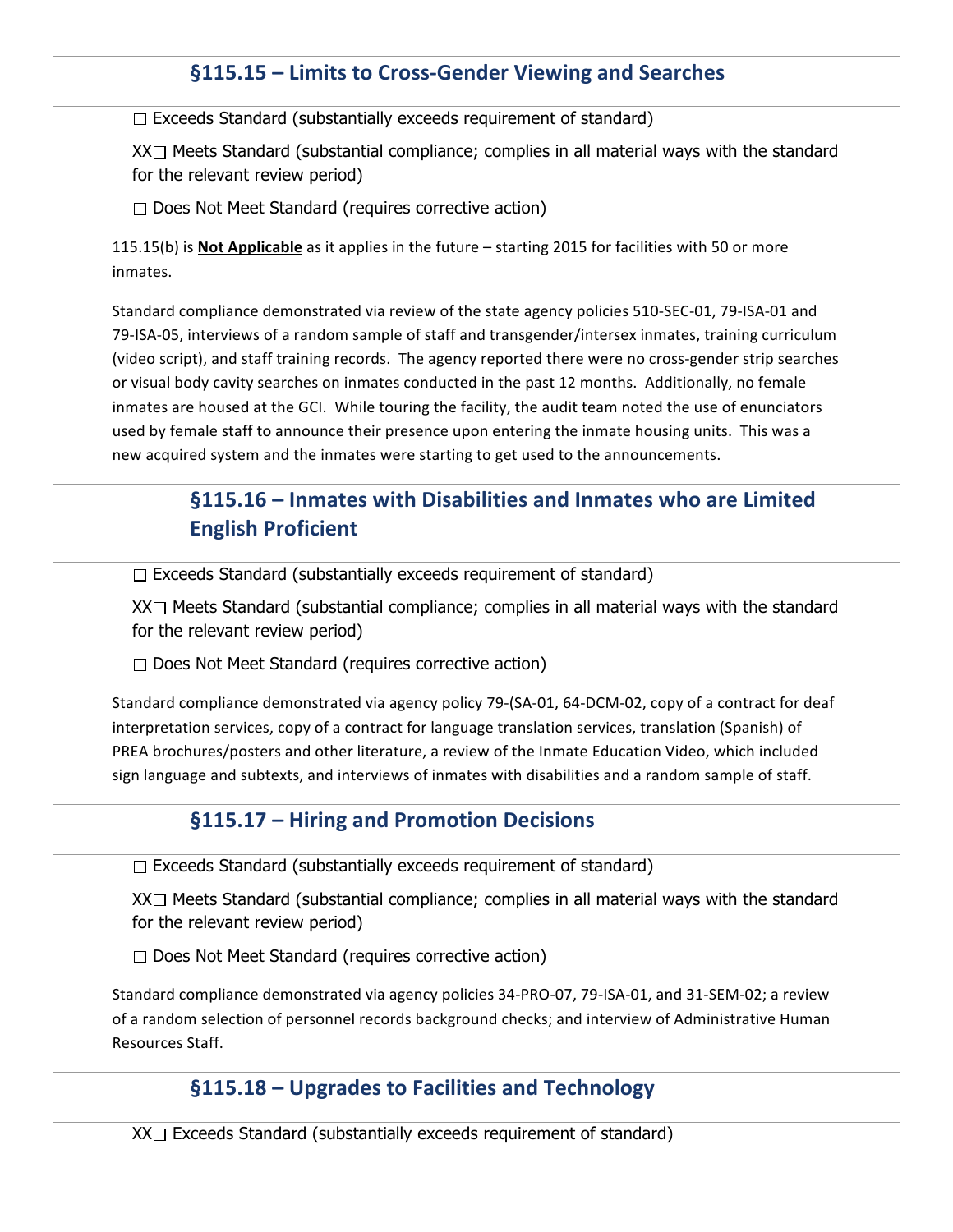$\Box$  Meets Standard (substantial compliance; complies in all material ways with the standard for the relevant review period)

 $\Box$  Does Not Meet Standard (requires corrective action)

Standard compliance was demonstrated via interviews of the Agency Head, Warden, and the Major; a review of the facility's staffing plan; a tour of the complex; and a review of records reflecting the strategies utilized to identify blind or problem spots, and related documentation. The Grafton Correctional Complex had 35 cameras prior to the upgrade process. At that time all cameras fed to a monitoring system and none of the cameras were set up to record. Since the upgrade the GCI staff has installed a total of 222 cameras. Some of the existing cameras have been replaced or phased out. To date, GCI has a total of 236 cameras. After totaling the cost of the 226 different models of cameras recently installed, the six servers, licensing and the cable/supplies, the total cost of the upgraded camera system installed at GCI and GRC is roughly \$205,000.

#### **§115.21 – Evidence Protocol and Forensic Medical Examinations**

 $XX \square$  Exceeds Standard (substantially exceeds requirement of standard)

 $\Box$  Meets Standard (substantial compliance; complies in all material ways with the standard for the relevant review period)

 $\Box$  Does Not Meet Standard (requires corrective action)

The facility is responsible for conducting sexual abuse investigations, but the facility medical staff is not responsible for conducting forensic medical exams. A MOU was also established between the Ohio Department of Rehabilitation and Correction and the Ohio State Highway Patrol, signed on 2-13-14 and effective on 2-14-14, requiring both agencies to collaboratively provide a uniform process or Evidence Collection and the Investigation of PREA related incidents. Referenced in this MOU is the requirement that all PREA incident investigations shall follow a uniform evidence protocol adapted from the Department of Justice's Office on Violence Against Women publication, developed after 2011. Per statute, the Ohio Department of Rehabilitation and Correction does not hold contracts with local hospitals. The only hospital contract the agency has that is applicable to PREA is with the Ohio State University Medical Center. A grid is available that indicates which local ERS have SAFE/SANE qualified staff. The Grafton Correctional Complex has established a MOU, signed on 12-27-13 and effective through 11-6-16, with the Lorain County Rape Crisis Services - The NORD Center. Records reflect the NORD Center has five SANE staff on call to triage and assemble a team 24/7 and can be reached through a 1-800 hotline. Standard compliance was demonstrated via agency policies 79-ISA-02, 31-SEC-13, and 68-MED-15; and interviews of the PREA Compliance Manager, Inmates who Reported a Sexual Assault, and PREA Victim Support personnel. The facility has designated "Victim Support Specialists" available to the inmates. Once an allegation is made the Victim Support Specialist attempts to meet with the alleged victim the same day and advocate ensuring the rights of the inmate victim are being followed. The specialist will offer to accompany the victim to the NORD Center. To date, all alleged inmate victims (three) of sexual misconduct have asked the victim support specialist to accompany them to the NORD Center. Victim support staff receives the agency PREA related training (lesson plan provided and reviewed) and also reported having additional extensive training in the community on victimization.

# §115.22 – Policies to Ensure Referrals of Allegations for Investigations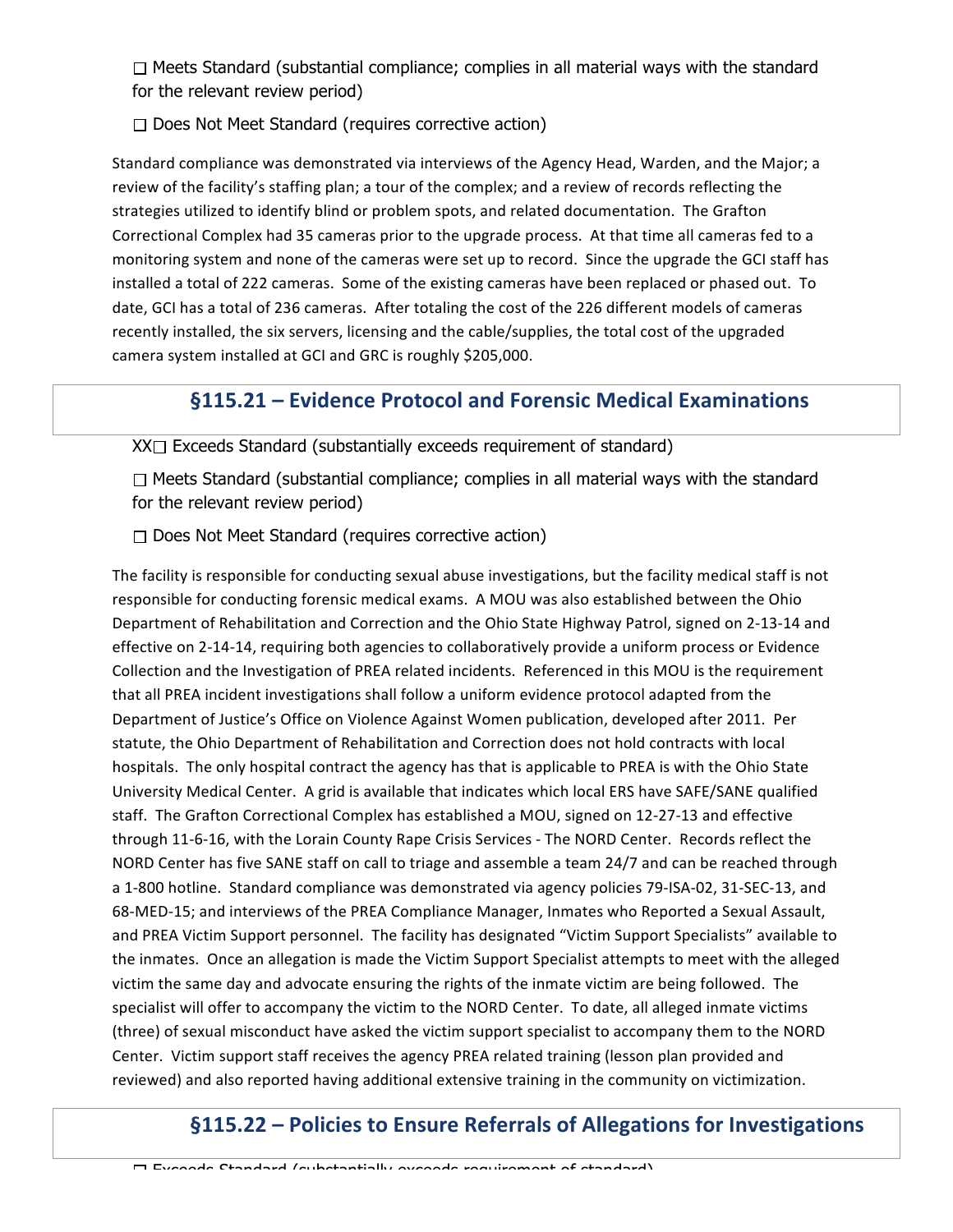$XX\Box$  Meets Standard (substantial compliance; complies in all material ways with the standard for the relevant review period)

 $\Box$  Does Not Meet Standard (requires corrective action)

Standard compliance was demonstrated via agency policies 79-ISA-02, 31-SEC-13, and 68-MED-15; interviews of the Agency Head and Investigative Personnel; and a review of random inmate Allegation of Sexual Abuse Report Packets reflecting documented actions.

#### §115.31 – Employee Training

 $\Box$  Exceeds Standard (substantially exceeds requirement of standard)

 $XX \square$  Meets Standard (substantial compliance; complies in all material ways with the standard for the relevant review period

 $\Box$  Does Not Meet Standard (requires corrective action)

Standard compliance was demonstrated via agency policies 79-ISA-01, 31-TRN-10, review of training curriculum, a sampling of the Intranet PREA Webpage; a sampling of the PREA E-Learning Course, review of random sample of staff training records, and interviews of a random sample of staff.

#### **§115.32– Volunteer and Contractor Training**

 $\Box$  Exceeds Standard (substantially exceeds requirement of standard)

 $XX \square$  Meets Standard (substantial compliance; complies in all material ways with the standard for the relevant review period)

 $\Box$  Does Not Meet Standard (requires corrective action)

Standard compliance was demonstrated via review of PREA Contractor/Volunteer Training script, review of random sample training records (PREA Contractor/Volunteer/Intern Training Acknowledgement Forms), and interview of random sample of contract/volunteer staff who have contact with inmates.

#### **§115.33 – Inmate Education**

 $\Box$  Exceeds Standard (substantially exceeds requirement of standard)

 $XX\Box$  Meets Standard (substantial compliance; complies in all material ways with the standard for the relevant review period)

 $\Box$  Does Not Meet Standard (requires corrective action)

Standard compliance was demonstrated via policies 79-ISA-01, 52-RCP-10, 64-DCM-02; PREA posters posted throughout the complex, including the housing units; Inmate handbooks (English and Spanish); PREA videos (English, Spanish and Sign-Language); Observation and Orientation (A&O) Packet; interviews of random sample of A&O staff and inmates, and review random sample of inmate intake records reflecting signage acknowledging receipt and understanding of the PREA information provided. The audit team observed an A&O inmate orientation, which are regularly scheduled every Wednesday at 1:00 PM; staff reported the A&O session lasts approximately 1.5 hours with approximately 12 inmates participating per session depending on the number of new inmates received in the past week. During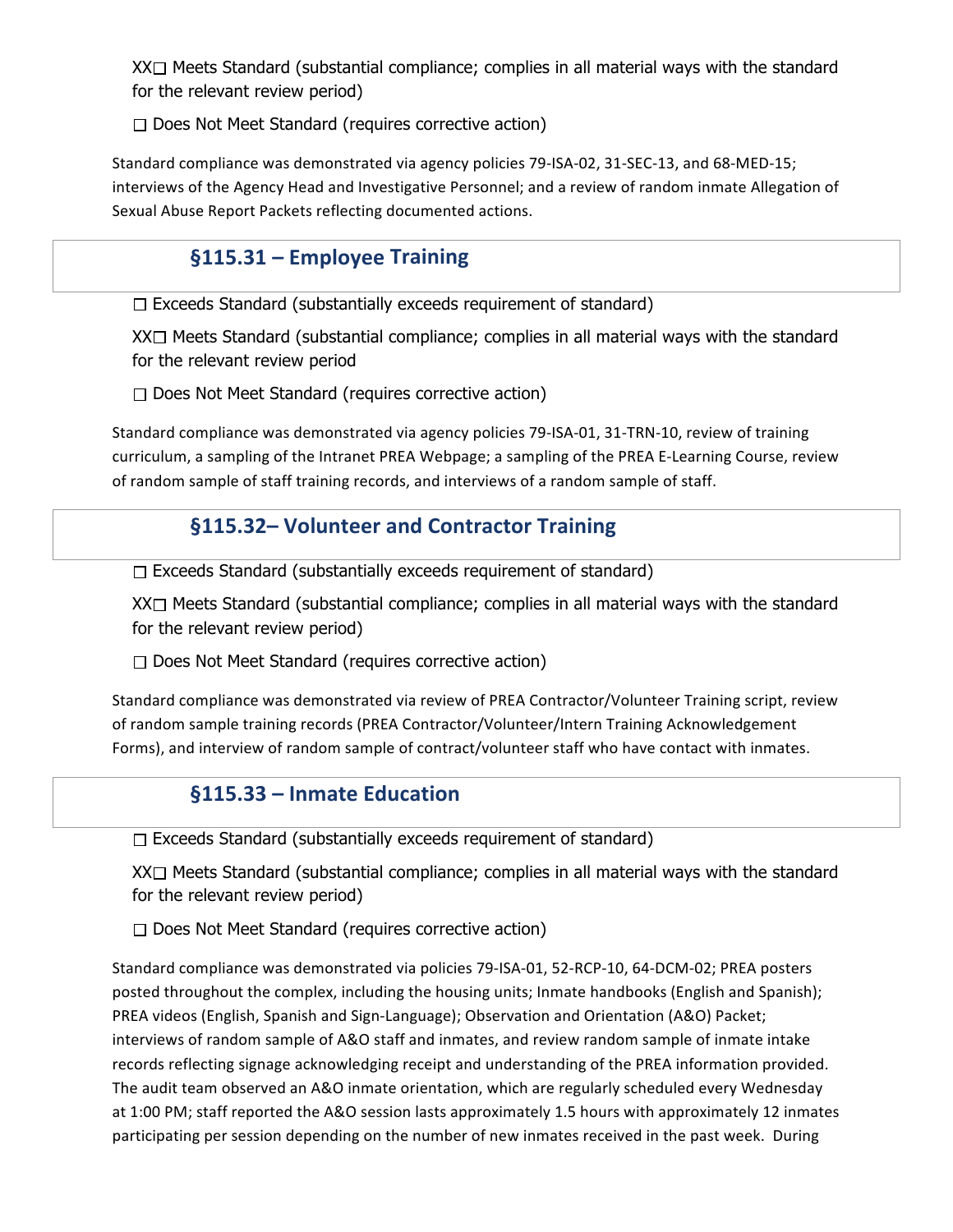the A&O, newly admitted inmates are provided a more thorough explanation of PREA than they initially received during intake.

#### **§115.34 – Specialized Training: Investigations**

 $XX\Box$  Exceeds Standard (substantially exceeds requirement of standard)

 $\Box$  Meets Standard (substantial compliance; complies in all material ways with the standard for the relevant review period)

 $\Box$  Does Not Meet Standard (requires corrective action)

Standard compliance was demonstrated via policies 79-ISA-01, 79-ISA-02; review of Training Agenda for Training for Trainers - Specialized PREA Training for Correctional Investigators conducted by the Ohio Department of Rehabilitation and Corrections, December 9-11, 2013; review of DRC Training Session Report verifying attendance; Training Certificate for the GCI Investigator; interview of Investigative Staff; review of PREA training records of Ohio State Highway Patrol (OSHP) staff training; and interview of OSHP investigative officer assigned to the Grafton Correctional Complex.

# §115.35 - Specialized Training: Medical and Mental Health Care

 $\Box$  Exceeds Standard (substantially exceeds requirement of standard)

 $XX \square$  Meets Standard (substantial compliance; complies in all material ways with the standard for the relevant review period)

 $\Box$  Does Not Meet Standard (requires corrective action)

Standard compliance was demonstrated via policies 79-ISA-01 and 39-TRN-10; review of Medical and Mental Health Professionals Training; interview of random sample of medical and mental health staff, and review random sample of medical/mental health staff training records. It was noted, no GCI medical staff conduct forensic exams.

#### §115.41 – Screening for Risk of Victimization and Abusiveness

 $\Box$  Exceeds Standard (substantially exceeds requirement of standard)

 $XX\Box$  Meets Standard (substantial compliance; complies in all material ways with the standard for the relevant review period)

 $\Box$  Does Not Meet Standard (requires corrective action)

Standard compliance was demonstrated via agency policy 79-ISA-04, a review of the PREA Risk Assessment Instrument to verify and inquiry is made on each element per standard; interviews of PREA Coordinator, PREA Manager, staff responsible for risk screening, and random sample of inmates; and review of random sample of inmate records. In response to  $115.41(d)(10)$ , staff verified via formal documentation and reported the Ohio Department of Rehabilitation and Correction does not detain inmates solely for civil immigration purposes.

#### **§115.42 – Use of Screening Information**

 $\Box$  Exceeds Standard (substantially exceeds requirement of standard)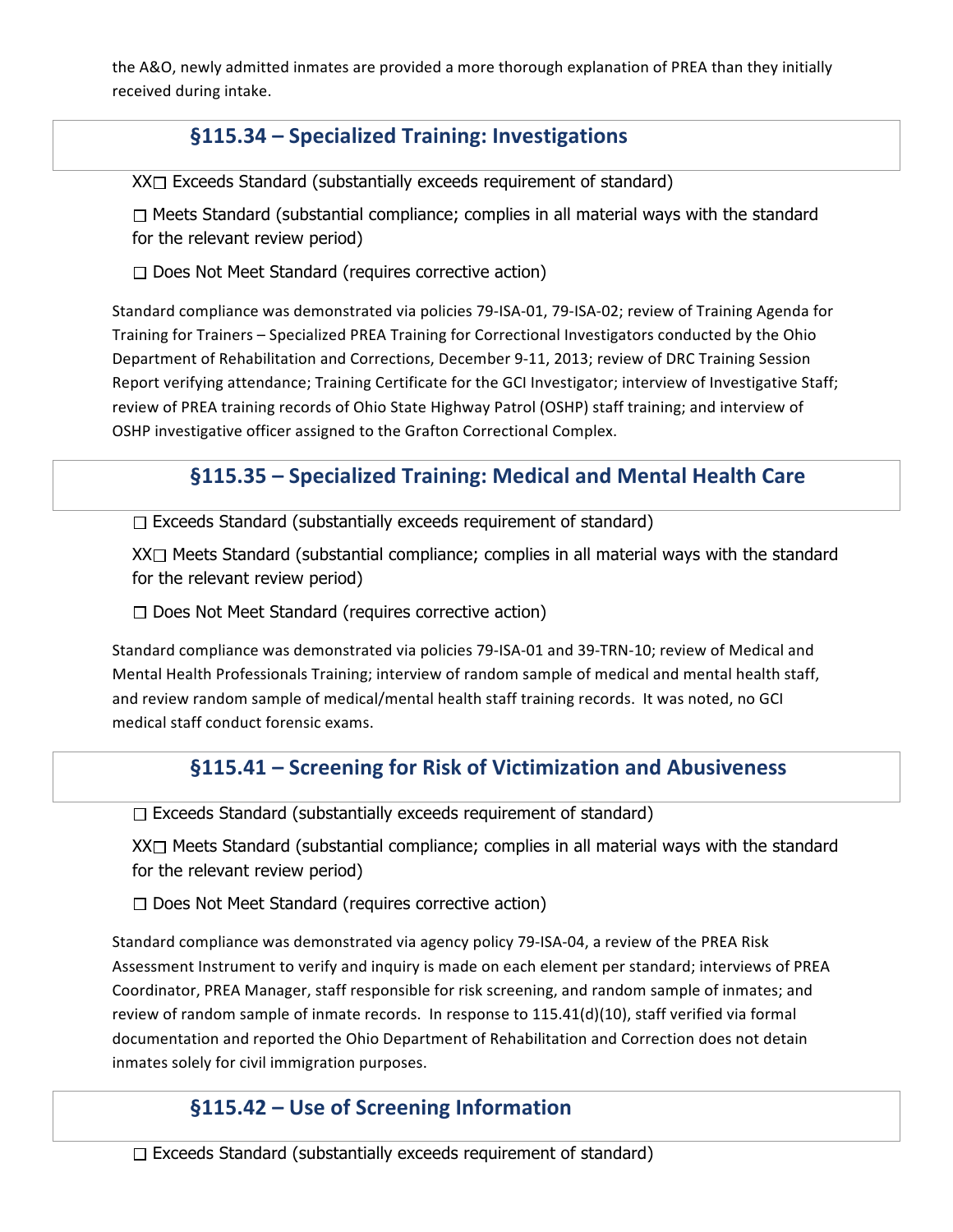XX<sup>I</sup> Meets Standard (substantial compliance; complies in all material ways with the standard for the relevant review period)

 $\Box$  Does Not Meet Standard (requires corrective action)

Standard compliance was demonstrated via agency policies 79-ISA-04 and 79-ISA-05; facility tour; interviews of the PREA Coordinator, PREA Manager, staff responsible for risk screening, and transgender/intersex/gay inmates; and review of random sample of inmate records reflecting completed PREA Risk Assessment Instruments to verify use of information gathered from inmates to determine proper assignments. Inmate interviews LGBTI inmates are not put in housing areas only for LGBTI inmates. Staff verified via formal documentation and reported  $115.42(g)$  is not applicable and reported no facility under the direction of the Ohio Department of Rehabilitation and Correction is currently under any consent decree, legal settlement, or legal judgment with regard to the placement of lesbian, gay, bisexual, transgender, or intersex inmates.

#### **§115.43 – Protective Custody**

 $\Box$  Exceeds Standard (substantially exceeds requirement of standard)

 $XX\Box$  Meets Standard (substantial compliance; complies in all material ways with the standard for the relevant review period)

 $\Box$  Does Not Meet Standard (requires corrective action)

Standard compliance was demonstrated via agency policies 79-ISA-02 and 79-ISA-04; interviews of Warden, random sample of staff responsible for supervising inmates in segregated housing, and random sample of inmates in segregated housing; and review random sample of inmate file information. It was reported, to date, Grafton Correction Complex has not had any offenders classified as "High Risk of Sexual Victimization" and placed in "Involuntary Segregation."

#### **§115.51 – Inmate Reporting**

 $\Box$  Exceeds Standard (substantially exceeds requirement of standard)

 $XX\Box$  Meets Standard (substantial compliance; complies in all material ways with the standard for the relevant review period)

 $\Box$  Does Not Meet Standard (requires corrective action)

Standard compliance was demonstrated via agency policy 79-ISA-02; inmate handbooks; PREA brochures/posters (English and Spanish); Inmate Education Videos; interviews of random sample of staff and random sample of inmates; and review of documentation reflecting staff privately reporting an alleged incident of inmate on inmate sexual misconduct. Established inmate reporting options include: verbal or in writing to any staff, phone call to the Operations Support Center (at not cost to the inmate), e-mail link on the department's website to allow for third party reports of sexual misconduct on the behalf of an inmate, and inmates forwarding a kite to the medical or mental health departments.

In response to 115.51(b), an MOU, signed on 1-10-14, between the ODRC and the Franklin County Juvenile Detention Facility allows for inmates to make a phone call at no cost to the inmate to an outside agency that is not part of the ODRC; additionally, staff verified via formal documentation and reported the Ohio Department of Rehabilitation and Correction does not detain inmates solely for civil immigration purposes.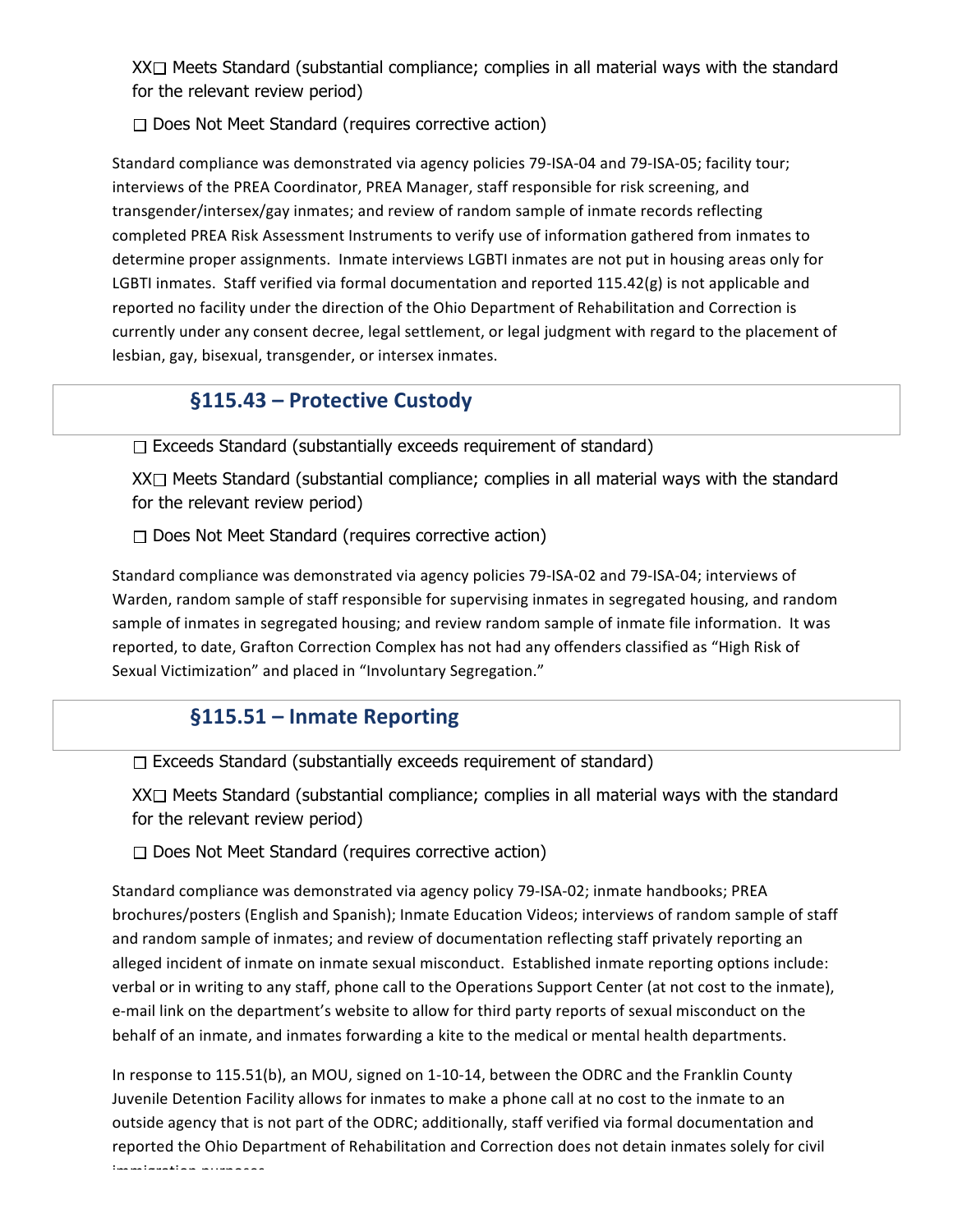### **§115.52 – Exhaustion of Administrative Remedies**

 $\Box$  Exceeds Standard (substantially exceeds requirement of standard)

 $\Box$  Meets Standard (substantial compliance; complies in all material ways with the standard for the relevant review period)

 $\Box$  Does Not Meet Standard (requires corrective action)

 $XX \square$  Not Applicable

**Standard 115.52 – Exhaustion of Administrative Remedies: Not Applicable: This standard is not** applicable. The Ohio Department of Rehabilitation and Correction does not utilize the Inmate Grievance procedure for allegations of sexual abuse or sexual harassment. All cases of sexual abuse or sexual harassment are referred to the Institution Investigator. An investigation into a sexual abuse or sexual harassment allegation shall follow Department Policy 79-ISO-02 Prison Sexual Misconduct Reporting, Response, Investigation and Prevention of Retaliation. This policy adheres to the time constraints.

#### **§115.53** – Inmate Access to Outside Confidential Support Services

 $\Box$  Exceeds Standard (substantially exceeds requirement of standard)

 $XX\Box$  Meets Standard (substantial compliance; complies in all material ways with the standard for the relevant review period)

 $\Box$  Does Not Meet Standard (requires corrective action)

Standard compliance was demonstrated via agency policy 79-ISA-01, review of Inmate Handbook; review of GCI Handbook; PREA posters (English and Spanish); interviews of random sample of inmates and inmates who reported a sexual assault. The Grafton Correctional Complex has established an MOU, signed on 12-27-13 and effective through 11-6-16, with the Lorain County Rape Crisis Services - The NORD Center, which is available to provide confidential support services to inmates.

In response to 115.53(a), staff verified via formal documentation and reported the Ohio Department of Rehabilitation and Correction does not detain inmates solely for civil immigration purposes.

#### **§115.54 – Third-Party Reporting**

 $\Box$  Exceeds Standard (substantially exceeds requirement of standard)

 $XX \square$  Meets Standard (substantial compliance; complies in all material ways with the standard for the relevant review period)

 $\Box$  Does Not Meet Standard (requires corrective action)

Standard compliance was demonstrated via agency policy 79-ISA-02; PREA posters at the entrances of the buildings and in the visitation areas; e-mail link on the department's website to allow for third party reports of sexual misconduct on the behalf of an inmate. The link for third party reporting is: http://www.drc.ohio.gov/web/prea.htm or, per the PREA posters, emailing to: DRC.ReportSexualMisconduct@odrc.state.oh.us 

#### §115.61 – Staff and Agency Reporting Duties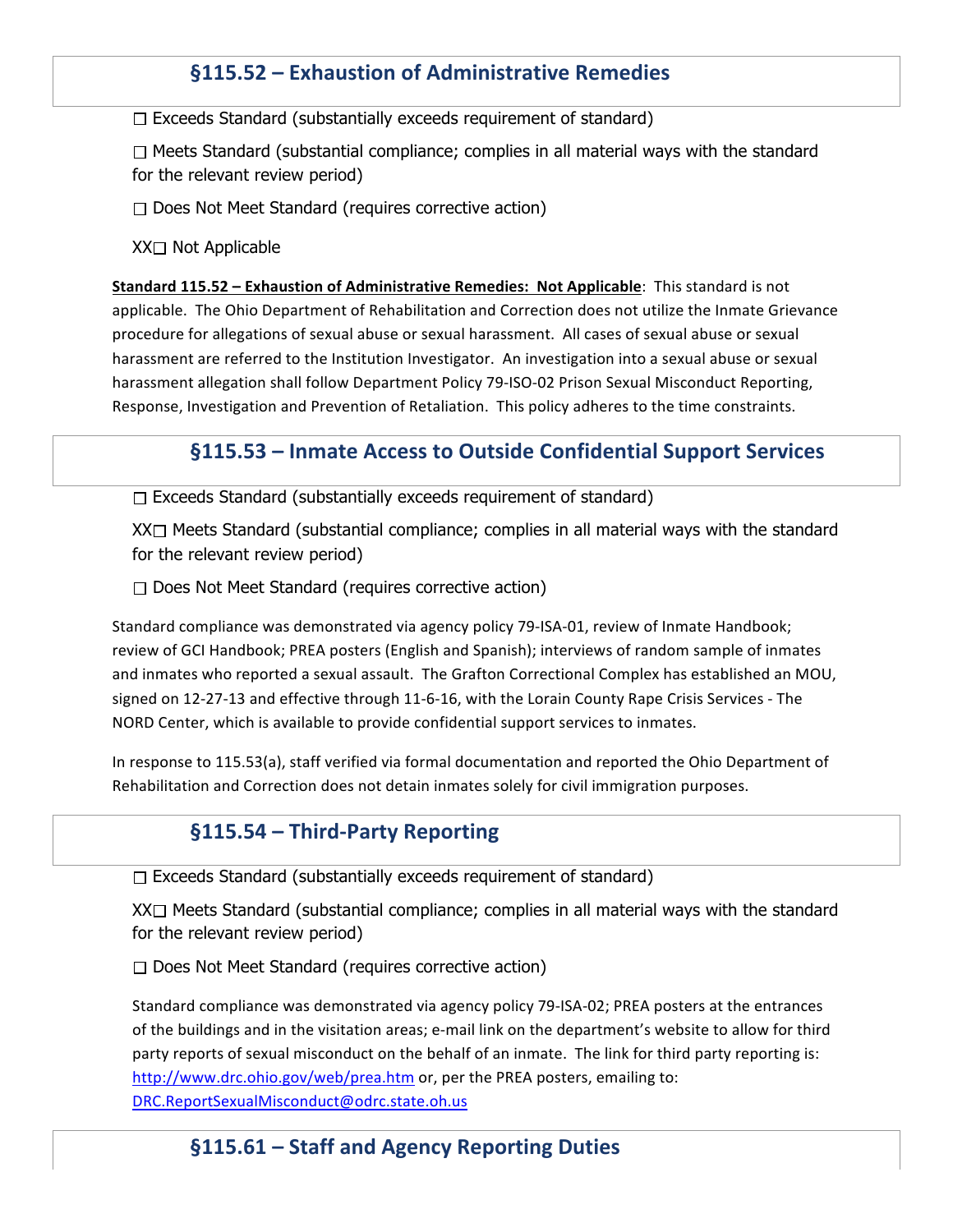$\Box$  Exceeds Standard (substantially exceeds requirement of standard)

 $XX \square$  Meets Standard (substantial compliance; complies in all material ways with the standard for the relevant review period)

 $\Box$  Does Not Meet Standard (requires corrective action)

Standard compliance was demonstrated via agency policy 79-ISA-02; interviews of the Warden and random sample of staff, including medical/mental health staff; a review of the agency's "Allegation of Sexual Abuse - First Responders Flow Chart and Sexual Abuse - First Responder Checklist.

115.61(d) is not applicable as the Ohio Department of Rehabilitation and Correction has determined all youthful offenders are to be only housed at the Madison Correctional Institution (males) and the Ohio Reformatory for Women (females). These inmates are housed in specialized housing units, not segregation, which is specifically designed for youthful offenders.

#### **§115.62 – Agency Protection Duties**

 $\Box$  Exceeds Standard (substantially exceeds requirement of standard)

 $XX\Box$  Meets Standard (substantial compliance; complies in all material ways with the standard for the relevant review period)

 $\Box$  Does Not Meet Standard (requires corrective action)

Standard compliance was demonstrated via agency policy 79-ISA-04; interviews of Warden and random sample of staff.

# §115.63 - Reporting to Other Confinement Facilities

 $\Box$  Exceeds Standard (substantially exceeds requirement of standard)

 $XX \Box$  Meets Standard (substantial compliance; complies in all material ways with the standard for the relevant review period)

 $\Box$  Does Not Meet Standard (requires corrective action)

Standard compliance was demonstrated via agency policy 79-ISA-02; interviews of Agency Head and Warden; and a review of sample report.

#### **§115.64 – Staff First Responder Duties**

 $\Box$  Exceeds Standard (substantially exceeds requirement of standard)

 $XX\Box$  Meets Standard (substantial compliance; complies in all material ways with the standard for the relevant review period)

 $\Box$  Does Not Meet Standard (requires corrective action)

Standard compliance was demonstrated via agency policy 79-ISA-02, 17-01-01 (GCI Sexual Abuse Coordinated Plan Response Policy, which includes the agency's "Allegation of Sexual Abuse – First Responders Flow Chart and Sexual Abuse – First Responder Checklist); interviews of random sample of security staff first responders and random sample of staff; a review of a sample of reported incidents reflecting documentation of staff response to allegations.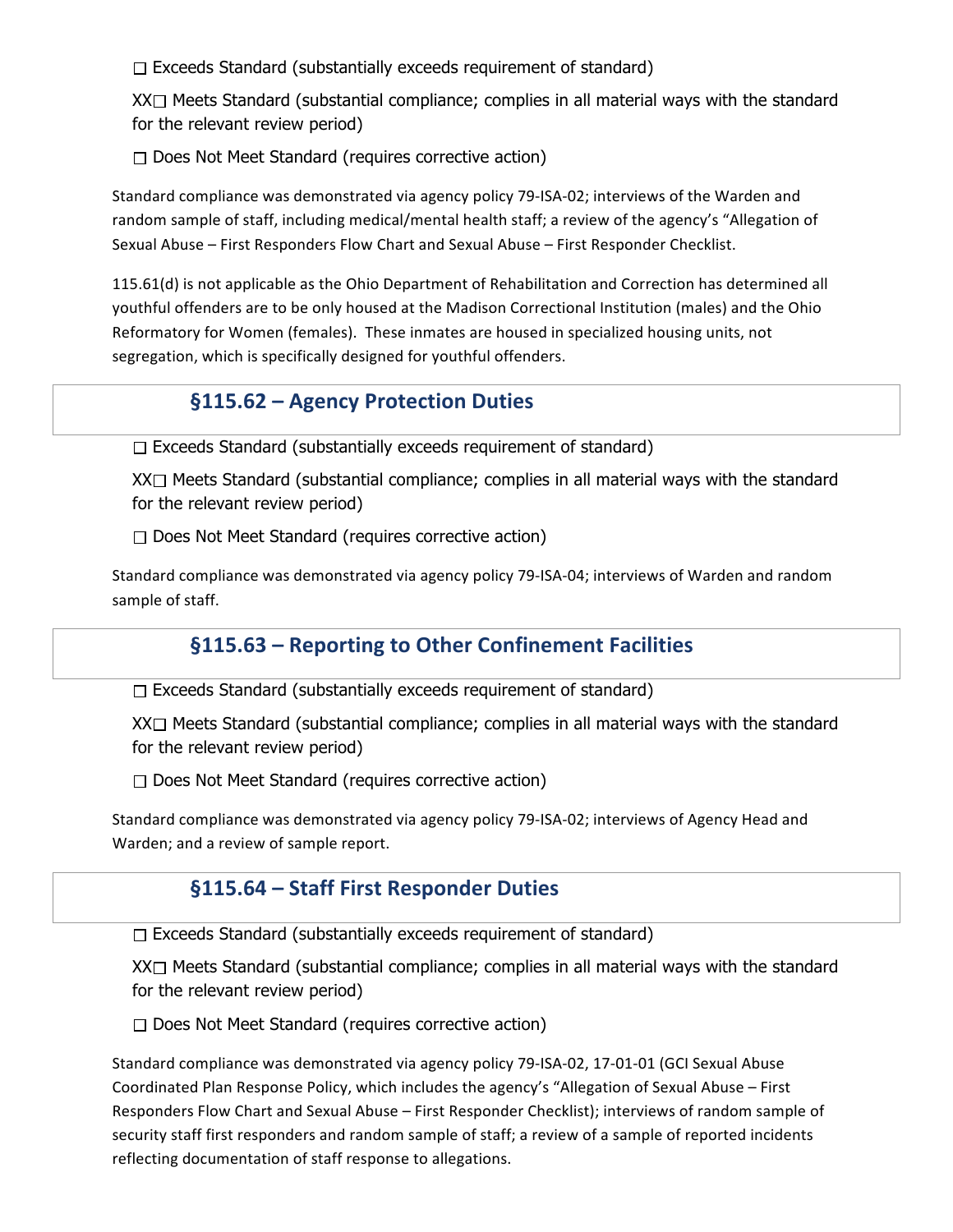#### §115.65 - Coordinated Response

 $\Box$  Exceeds Standard (substantially exceeds requirement of standard)

 $XX \square$  Meets Standard (substantial compliance; complies in all material ways with the standard for the relevant review period)

 $\Box$  Does Not Meet Standard (requires corrective action)

Standard compliance was demonstrated via GCI policy 17-01-01: GCI Sexual Abuse Coordinated Plan Response Policy, which includes the agency's "Allegation of Sexual Abuse – First Responders Flow Chart and Sexual Abuse - First Responder Checklist, which reflected collaborative efforts between first responders, medical and mental health staff (including the NORD Center), investigators (including the OSHP), the facility's leadership (including the activation of the Institutional Sexual Abuse Review Team\* which is tasked with reviewing and analyzing agency policies, protocols, practices and preventive measures to determine whether revisions should be made in order to minimize the risk of future sexual abuse incidents); and interview of Warden. The SART team is comprised of the Deputy Warden of Operations, Deputy Warden of Special Services, Institutional Investigator, Designated Victim Support Person, Institutional PREA Compliance Manager, and any other staff that may have relevant input.

# **§115.66** – Preservation of Ability to Protect Inmates from Contact **with Abusers**

 $\Box$  Exceeds Standard (substantially exceeds requirement of standard)

 $XX\Box$  Meets Standard (substantial compliance; complies in all material ways with the standard for the relevant review period)

 $\Box$  Does Not Meet Standard (requires corrective action)

As of the date of the audit, the Ohio Department of Rehabilitation and Correction has not entered into a new or renewed Collective Bargaining Agreement since August 20, 2012. The current contract is effective March 1, 2012 through February 28, 2015. Standard compliance was also demonstrated via the interview of the Agency Head.

#### §115.67 – Agency Protection Against Retaliation

 $\Box$  Exceeds Standard (substantially exceeds requirement of standard)

 $XX \square$  Meets Standard (substantial compliance; complies in all material ways with the standard for the relevant review period)

 $\Box$  Does Not Meet Standard (requires corrective action)

Standard compliance was demonstrated via agency policy 79-ISA-02; interviews of Agency Head, Warden, designated Staff Member Charged with Monitoring Retaliation, and random sample of inmates in segregated housing for risk of victimization; and a review of documentation (Retaliation Time Line Monitoring Form) reflecting the monitoring for retaliation. At the time of the audit, staff reported there were no incidents of retaliation or protection toward or for inmates at the Grafton Correctional Complex.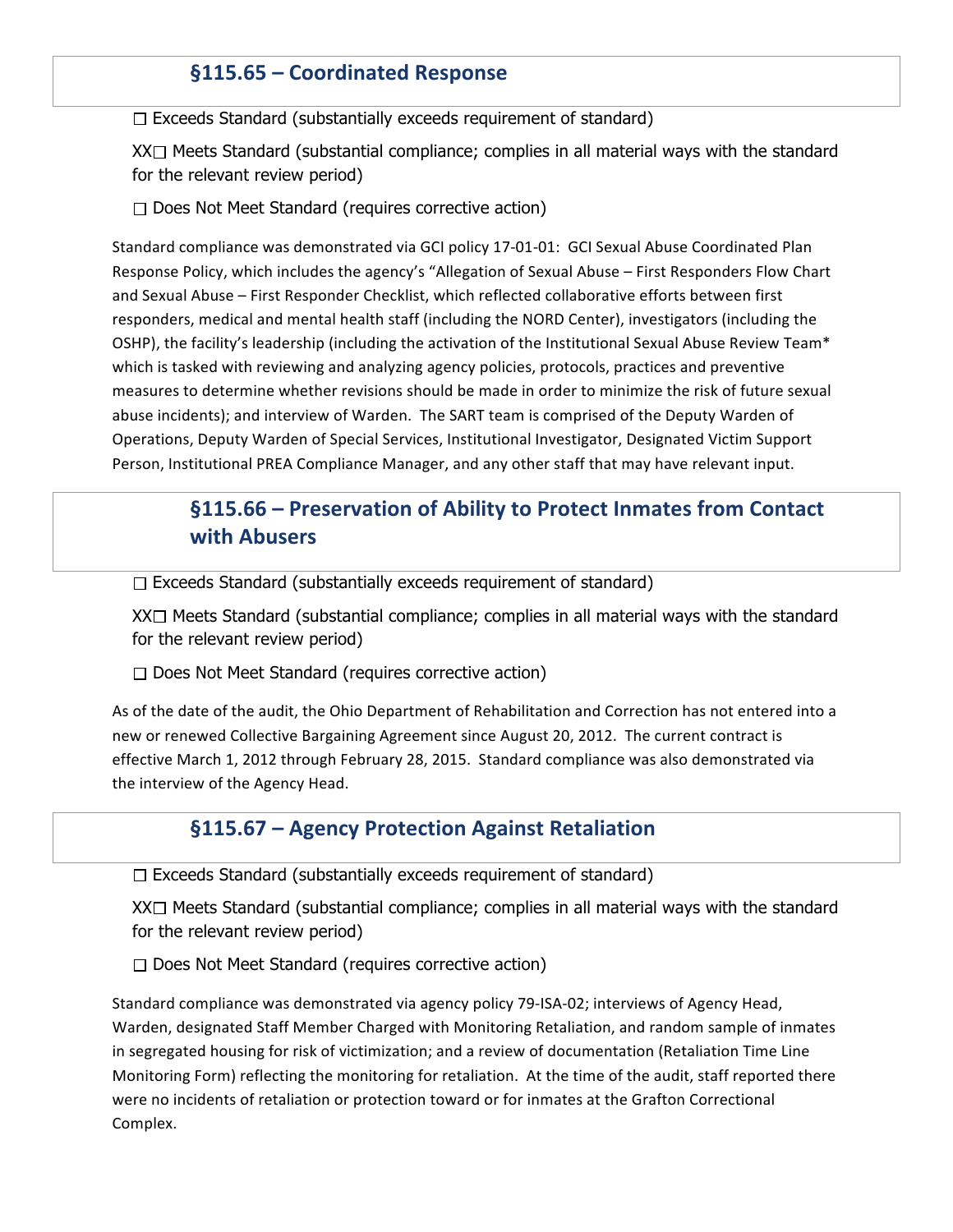### §115.68 - Post-Allegation Protective Custody

 $\Box$  Exceeds Standard (substantially exceeds requirement of standard)

 $XX \square$  Meets Standard (substantial compliance; complies in all material ways with the standard for the relevant review period)

 $\Box$  Does Not Meet Standard (requires corrective action)

Standard compliance was demonstrated via interview of Warden and a random sample of inmates in segregated housing. At the time of the audit, staff reported there were no incidents of protection toward or for inmates at the Grafton Correctional Complex.

#### §115.71 – Criminal and Administrative Agency Investigations

 $XX \square$  Exceeds Standard (substantially exceeds requirement of standard)

 $\Box$  Meets Standard (substantial compliance; complies in all material ways with the standard for the relevant review period)

 $\Box$  Does Not Meet Standard (requires corrective action)

Standard compliance was demonstrated via agency policies 79-ISA-01, 79-ISA-02 and 79-ISA-03; interviews of Investigative Staff (including OSHP staff and the Deputy Chief from the Chief Inspector's Office), a random sample of inmates, and a random sample of inmates who reported a sexual assault; a review of a random sample of investigation reports, a review of the MOU between the Ohio Department of Rehabilitation and Correction and the Ohio State Highway Patrol; a 'mock' investigative file was requested and provided by the facility's Investigative Staff and includes documents reflecting the tracking of the initiation of the investigation, first responder protocol, investigative/protection protocol, monitoring for retaliation, investigation outcome, and the notification of investigation outcome to the inmate. Policy 79-ISA-03 expands on the role of the SART Team. The collaboration of all involved was impressive. 

In response to  $115.71(k)$ , it was reported that currently, all criminal investigation records are held indefinitely. Cases that are open or considered an "active investigation" are maintained at each post/facility or component as long as the case is pending. Files are secure and protected from public access. Completed cases that are solved or cleared exceptionally are forwarded to the OSP Central Records Unit at General Headquarters. At that point the reports and any supporting documents are scanned into the records system. Currently case files are held forever and are not subject to a retention schedule. 

#### **§115.72 – Evidentiary Standard for Administrative Investigations**

 $\Box$  Exceeds Standard (substantially exceeds requirement of standard)

 $XX \square$  Meets Standard (substantial compliance; complies in all material ways with the standard for the relevant review period)

 $\Box$  Does Not Meet Standard (requires corrective action)

Standard compliance was demonstrated via agency policy 79-ISA-02, and the interview of Investigative Staff.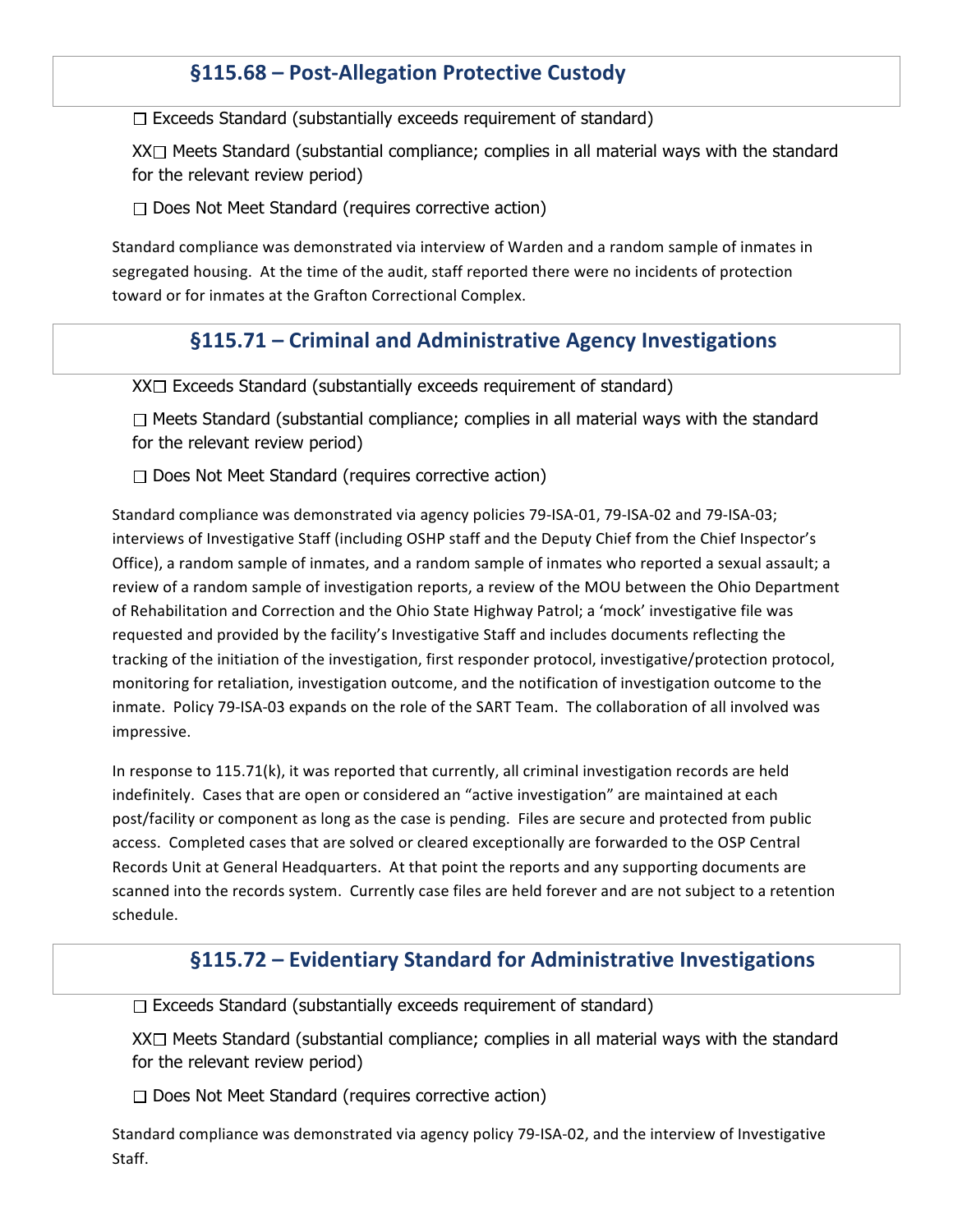#### **§115.73 – Reporting to Inmate**

 $\Box$  Exceeds Standard (substantially exceeds requirement of standard)

 $XX \square$  Meets Standard (substantial compliance; complies in all material ways with the standard for the relevant review period)

 $\Box$  Does Not Meet Standard (requires corrective action)

Standard compliance was demonstrated via agency policy 79-ISA-02; interviews of the Warden, Investigative Staff, including OSHP staff, and random sample of inmates who reported sexual assault; a review of random completed investigative reports (internal and external) reflecting the notification by the investigative staff (facility and OSHP Investigative Staff) to the inmates the outcome of the investigation pertaining to the determination of substantiated, unsubstantiated or unfounded.

#### §115.76 - Disciplinary Sanctions for Staff

Exceeds Standard (substantially exceeds requirement of standard)

 $XX \Box$  Meets Standard (substantial compliance; complies in all material ways with the standard for the relevant review period)

 $\Box$  Does Not Meet Standard (requires corrective action)

Standard compliance was demonstrated via agency policy 31-SEM-02 and 79-ISA-01. As of the date of the audit, it was reported there have been no staff terminations, resignations or other sanctions against staff for violating the agency sexual abuse or sexual harassment policies within the last 12 months at the Grafton Correctional Complex.

#### **§115.77 – Corrective Action for Contractors and Volunteers**

 $\Box$  Exceeds Standard (substantially exceeds requirement of standard)

 $XX \square$  Meets Standard (substantial compliance; complies in all material ways with the standard for the relevant review period)

 $\Box$  Does Not Meet Standard (requires corrective action)

Standard compliance was demonstrated via agency policies 71-SOC-01 and 79-ISA-01; and interview with Warden. Additionally, it was reported there has been no documentation of referrals to law enforcement or licensing bodies for any volunteer or contractor on sexual abuse.

#### **§115.78 – Disciplinary Sanctions for Inmates**

 $\Box$  Exceeds Standard (substantially exceeds requirement of standard)

 $XX\Box$  Meets Standard (substantial compliance; complies in all material ways with the standard for the relevant review period)

 $\Box$  Does Not Meet Standard (requires corrective action)

Standard compliance was demonstrated via agency policies 56-DSC-01, 79-ISA-02, 5120-9-06 Inmate Rules of Conduct, 5120-9-08 Disciplinary Procedures for Violations of Inmate Rules of Conduct Before the  $\overline{D}$ ules infraction  $\overline{D}$ and; interviews of  $M$ arden and mental mental mental health staff, and inmate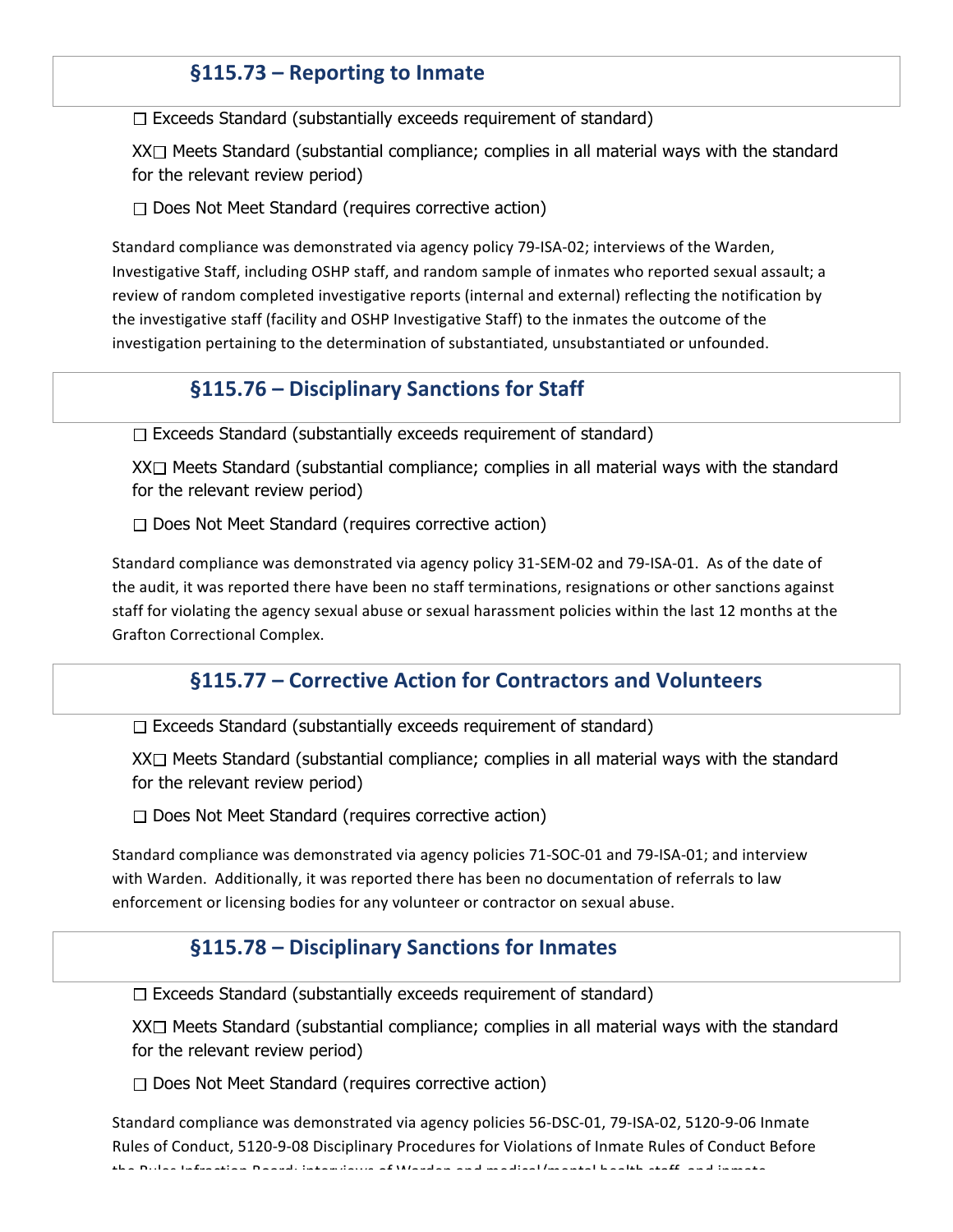handbooks (English and Spanish); review of sample records reflecting disciplinary actions taken for inmate rule violations. Additionally, it was reported there has been no incidents of disciplinary actions toward inmates for sexual contact with staff in the last 12 months at Grafton Correctional Complex.

# **§115.81 – Medical and Mental Health Screenings; History of Sexual Abuse**

 $\Box$  Exceeds Standard (substantially exceeds requirement of standard)

 $XX \Box$  Meets Standard (substantial compliance; complies in all material ways with the standard for the relevant review period)

 $\Box$  Does Not Meet Standard (requires corrective action)

Standard compliance was demonstrated via agency policies 79-ISA-02, 79-ISA-04, 67-MNH-02; a review of the following forms: PREA Risk Assessment Form, PREA Risk Assessment - Unit Management Chief Form, Referral to Mental Health Services Form; insert in inmate handbook; interviews of staff responsible for risk screening, medical/mental health staff, and inmates who disclose sexual victimization at risk screening; and review of medical/mental health/unit management inmate record documentation responding to sexual victimization/abusiveness incidents (treatment plans, security and management decisions).

### §115.82 – Access to Emergency Medical and Mental Health Services

 $\Box$  Exceeds Standard (substantially exceeds requirement of standard)

 $XX \square$  Meets Standard (substantial compliance; complies in all material ways with the standard for the relevant review period)

 $\Box$  Does Not Meet Standard (requires corrective action)

Standard compliance was demonstrated via agency policies 79-ISA-02 and 67-MNH-09; interviews of random selection of the following: medical/mental health staff, security staff and non-security staff first responders, and inmates who report sexual assault; review of the Medical Care Guidelines for Sexual Conduct or Recent Sexual Abuse Protocol effective 12-13-13, Supervisor's "When to Call" List; and a review sample documentation of completed inmate Medical Exam Reports reflecting medical response. It was reported there has been no incidents at Grafton Correction Complex where an inmate victim of sexual abuse needed to be offered information about and access to sexually transmitted infections prophylaxis in accordance with professionally accepted standards of care, where medically appropriate.

# §115.83 – Ongoing Medical and Mental Health Care for Sexual Abuse **Victims and Abusers**

 $\Box$  Exceeds Standard (substantially exceeds requirement of standard)

 $XX \Box$  Meets Standard (substantial compliance; complies in all material ways with the standard for the relevant review period)

 $\Box$  Does Not Meet Standard (requires corrective action)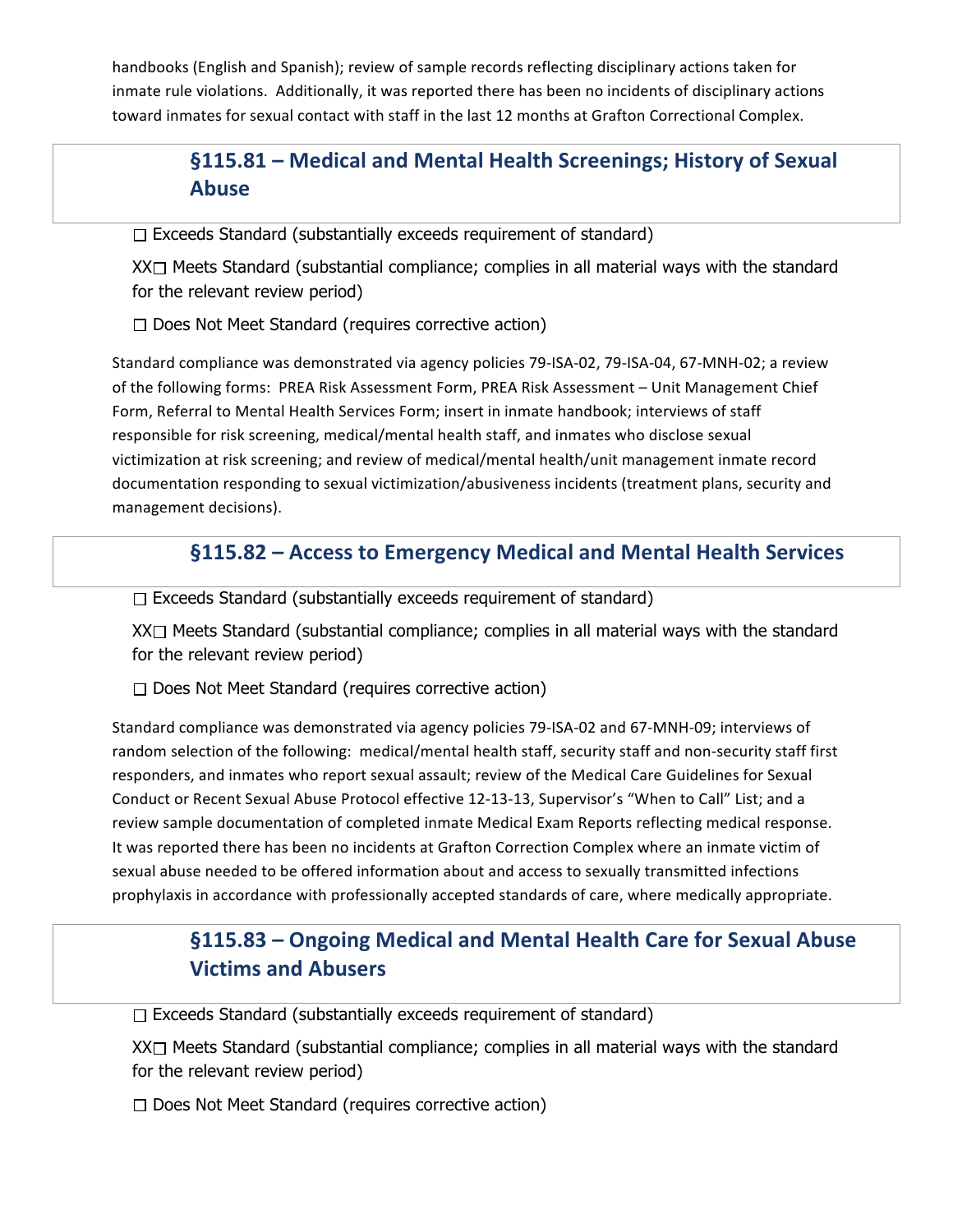Standard compliance was demonstrated via policies 79-ISA-02, MED B-11, 67-MNH-02, 67-MNH-04, 67-MNH-15; interviews of medical/mental health staff, and inmates who report sexual assault; and review of random sample of documentation of inmate interdisciplinary notes.

Standard 115.83(d-e) is not applicable. The Grafton Correctional Complex does not house female offenders. 

In response to Standard 115.83(f), it was reported there have been no incidents at Grafton Correction Complex where an inmate victim of sexual abuse needed to be offered tests for sexually transmitted infections as medically appropriate.

#### **§115.86 – Sexual Abuse Incident Reviews**

 $\Box$  Exceeds Standard (substantially exceeds requirement of standard)

 $XX \square$  Meets Standard (substantial compliance; complies in all material ways with the standard for the relevant review period)

 $\Box$  Does Not Meet Standard (requires corrective action)

Standard compliance was demonstrated via agency policy 79-ISA-03; interviews of Warden, PREA Compliance Manager, and two members of the Incident Review Team; review of sample inmate incident reports, and a review of Sexual Abuse Case Reviews by the SART Team.

# **§115.87 – Data Collection**

 $\Box$  Exceeds Standard (substantially exceeds requirement of standard)

 $XX\Box$  Meets Standard (substantial compliance; complies in all material ways with the standard for the relevant review period)

 $\Box$  Does Not Meet Standard (requires corrective action)

Standard compliance was demonstrated via agency policy 79-ISA-01; interview of the Deputy Chief from the Chief Inspector's Office; copy of a completed Survey of Sexual Violence, 2012 State Prison Systems Summary Form; PREA Incident Packets, and Privately Operated Facilities Housing Ohio Offenders PREA Incident Information for Calendar Year 2013 Report.

#### **§115.88 – Data Review for Corrective Action**

 $\Box$  Exceeds Standard (substantially exceeds requirement of standard)

 $XX\Box$  Meets Standard (substantial compliance; complies in all material ways with the standard for the relevant review period)

 $\Box$  Does Not Meet Standard (requires corrective action)

Standard compliance was demonstrated via the Annual Internal Report on Sexual Assault Data An Analysis of 2011 & 2012 Data Report; and interviews of Agency Head, the PREA Coordinator, and the PREA Compliance Manager. The report is available on the agency's website: http://www.drc.ohio.gov/web/prea.htm